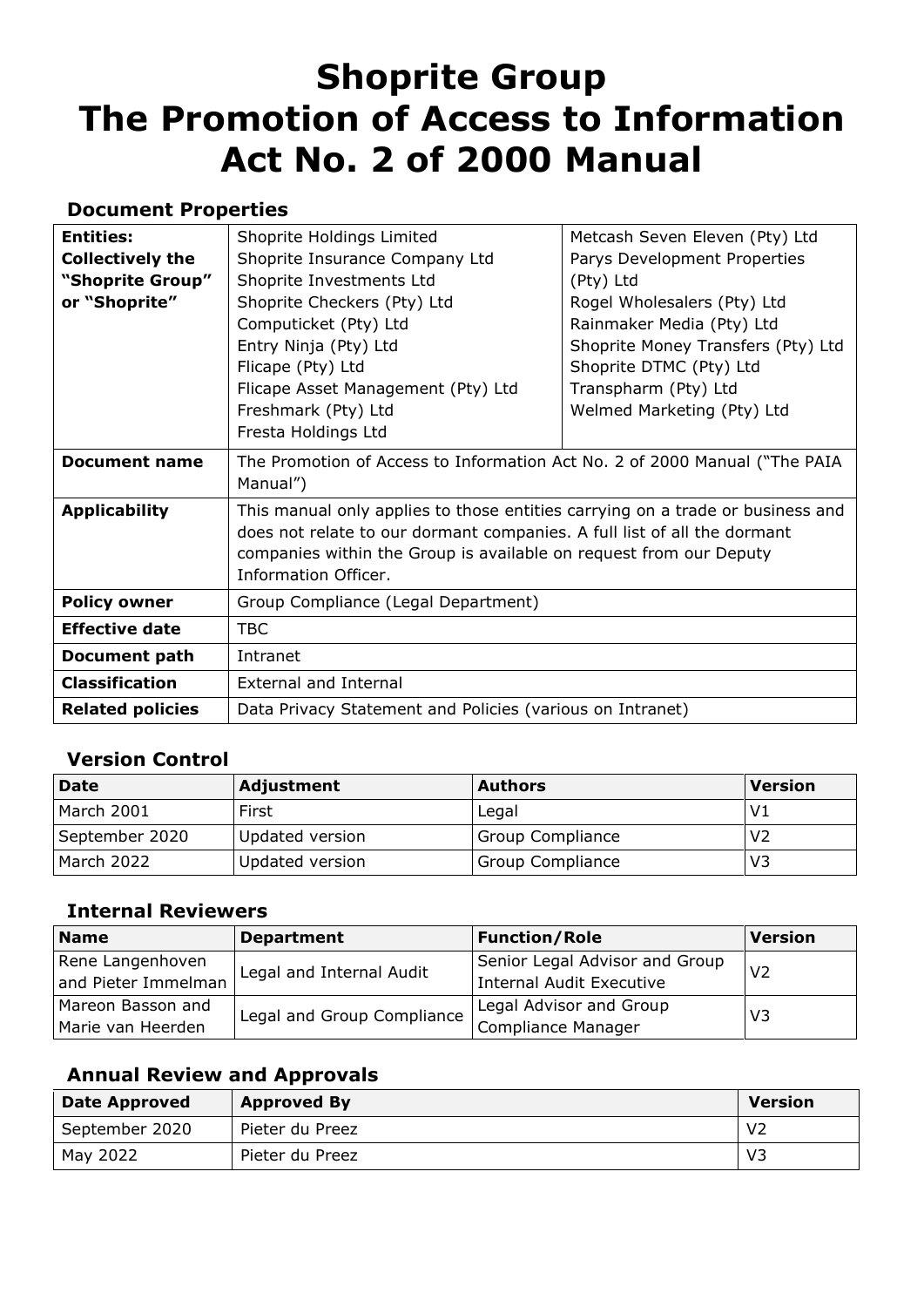# **TABLE OF CONTENTS**

| Section |                                                                | Page         |
|---------|----------------------------------------------------------------|--------------|
| 1.      |                                                                | $\mathbf{1}$ |
| 2.      |                                                                | $\mathbf{1}$ |
| 3.      |                                                                | 1            |
| 4.      |                                                                | 1            |
| 5.      |                                                                | 2            |
| 6.      |                                                                | 4            |
| 7.      | Guide on how to use PAIA and how to obtain access to the guide | 4            |
| 8.      |                                                                | 6            |
| 9.      |                                                                | 6            |
| 10.     |                                                                | 6            |
| 11.     |                                                                | 6            |
| 12.     |                                                                | 8            |
| 13.     |                                                                | 11           |
| 14.     |                                                                | 11           |
| 15.     |                                                                | 11           |

- Appendix A Records held in accordance with other legislation
- Appendix B Records held in categories and subjects
- Appendix C Prescribed Forms
- Appendix D Prescribed Fees in respect of requests for information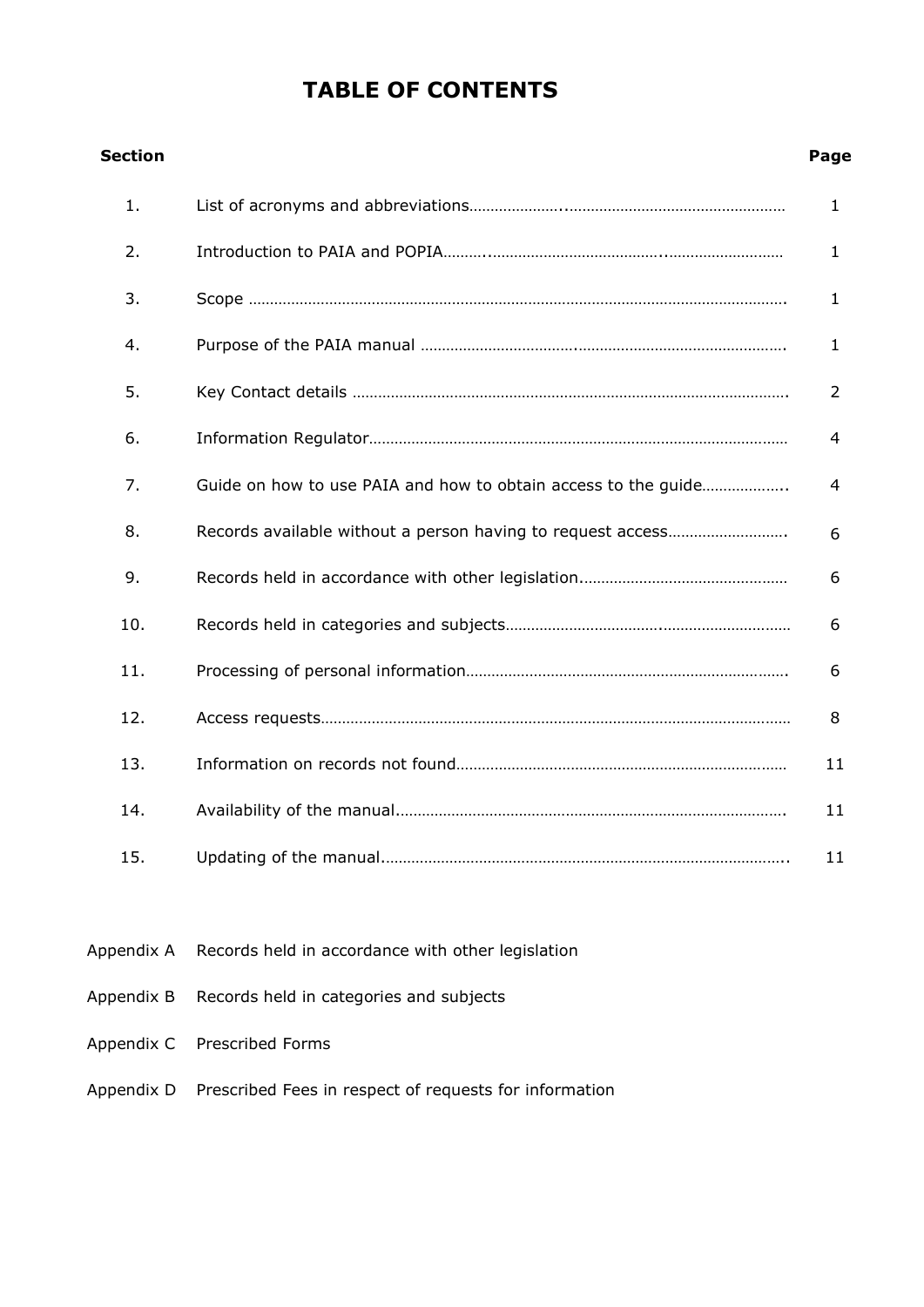#### **1. LIST OF ACRONYMS AND ABBREVIATIONS**

- 1.1 "PAIA": Promotion of Access to Information Act No. 2 of 2000 (as Amended);
- 1.2 "POPIA": Protection of Personal Information Act No.4 of 2013
- 1.3 "Regulator": Information Regulator

#### **2. INTRODUCTION TO PAIA AND POPIA**

- 2.1 The Promotion of Access to Information Act, No. 2 of 2000 (the "PAIA") seeks to give effect to the constitutional right to access information as contained in section 32 of the Bill of Rights. The PAIA seeks to advance the values of transparency and accountability.
- 2.2. The PAIA establishes certain statutory rights of requesters to access records of a private body if:

2.2.1. that record is required for the exercise or protection of any rights;

2.2.2. that requester complies with all the procedural requirements; and

2.2.3. access is not refused in terms of any ground referred to in the PAIA.

- 2.3 The Protection of Personal Information Act, No. 4 of 2013 (the "POPIA") seeks to give effect to the constitutional right to privacy as contained in section 14 of the Bill of Rights. The POPIA seeks to safeguard personal information by regulating the manner in which it may be processed by public and private bodies.
- 2.4 The POPIA provides that data subjects have the right to have their personal information processed in accordance with the conditions for the lawful processing of personal information, which are set out in the POPIA.
- 2.5 One of the requirements specified in the PAIA, is the compilation of an information manual that provides information which includes the types and categories of records held by a private body (this relates to PAIA) as well certain information relating to the processing of personal information (this relates to the POPIA).
- 2.6 The PAIA and the POPIA are collectively referred to in this document as the "Acts".

#### **3. SCOPE**

- 3.1 The scope of this manual includes Shoprite Holdings Limited's corporate entities (collectively referred to as the "Shoprite Group" or "Shoprite").
- 3.2. This document serves as the Shoprite Group's information manual and provides reference to the records held by Shoprite as well as the personal information processed by Shoprite from time to time.

#### **4. PURPOSE OF THE PAIA MANUAL**

This PAIA Manual is useful for the public to-

- 4.1 check the categories of records held by a body which are available without a person having to submit a formal PAIA request;
- 4.2 have a sufficient understanding of how to make a request for access to a record of the body, by providing a description of the subjects on which the body holds records and the categories of records held on each subject;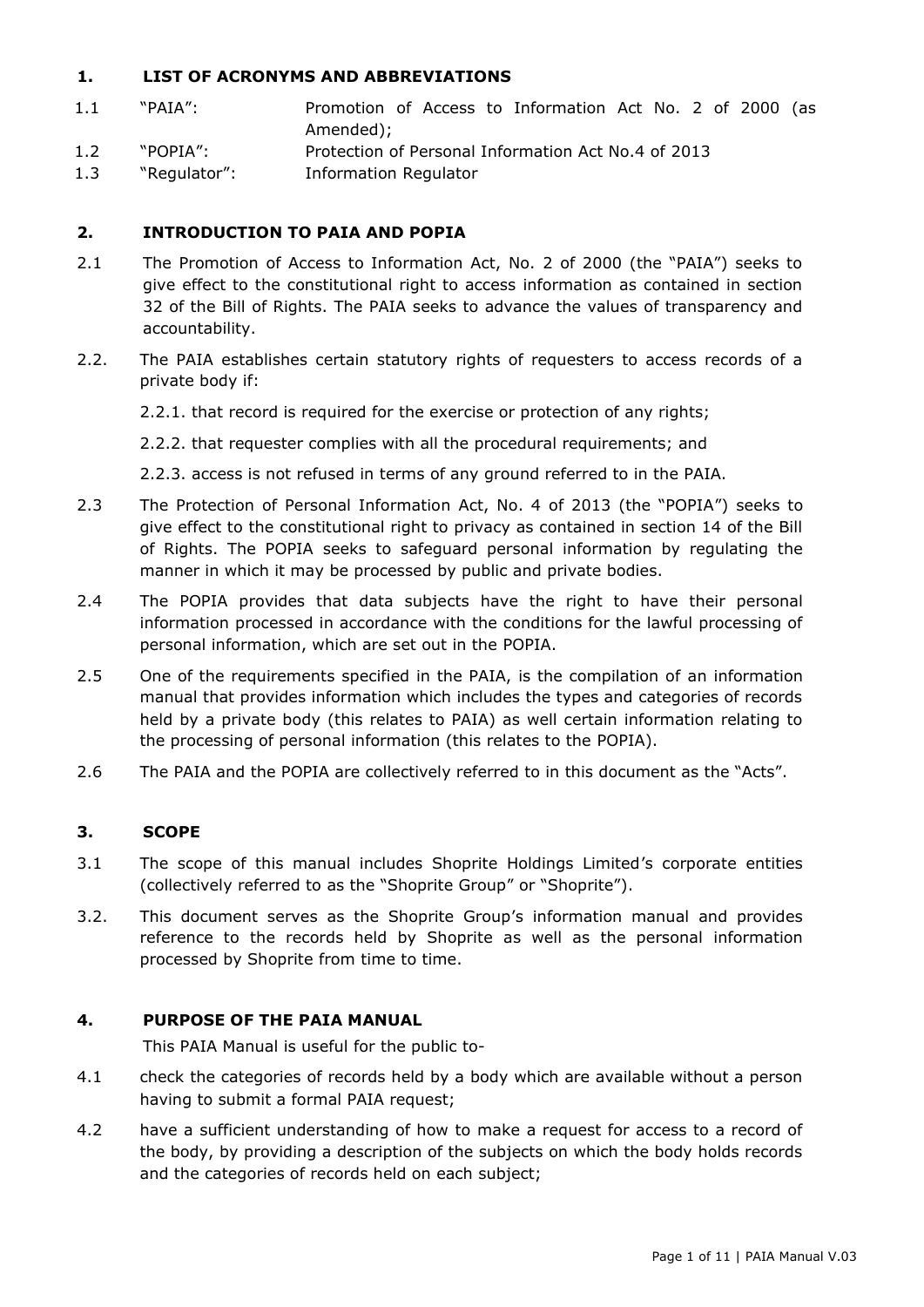- 4.3 know the description of the records of the body which are available in accordance with any other legislation;
- 4.4 access all the relevant contact details of the Information Officer and Deputy Information Officer who will assist the public with the records they intend to access;
- 4.5 know the description of the guide on how to use PAIA, as updated by the Regulator and how to obtain access to it;
- 4.6 know if the body will process personal information, the purpose of processing of personal information and the description of the categories of data subjects and of the information or categories of information relating thereto;
- 4.7 know the description of the categories of data subjects and of the information or categories of information relating thereto;
- 4.8 know the recipients or categories of recipients to whom the personal information may be supplied;
- 4.9 know if the body has planned to transfer or process personal information outside the Republic of South Africa and the recipients or categories of recipients to whom the personal information may be supplied; and
- 4.10 know whether the body has appropriate security measures to ensure the confidentiality, integrity and availability of the personal information which is to be processed.

#### **5. KEY CONTACT DETAILS FOR ACCESS TO INFORMATION OF THE SHOPRITE GROUP**

| <b>Information Officer</b>            | <b>Deputy Information Officer</b> |  |
|---------------------------------------|-----------------------------------|--|
| <b>Shoprite Holdings Ltd</b>          |                                   |  |
| Name: Pieter Gerrit Du Preez          | Name: Joseph Brönn                |  |
| 021 980 4000<br>Tel:                  | 021 980 4000<br>Tel:              |  |
| Email: privacy@shoprite.co.za         | Email: privacy@shoprite.co.za     |  |
| <b>Shoprite Insurance Company Ltd</b> |                                   |  |
| Name: Pieter Gerrit Du Preez          | Name: Le Roux Hoffmann            |  |
| Tel:<br>021 980 4000                  | Tel:<br>021 980 4000              |  |
| Email: privacy@shoprite.co.za         | Email: privacy@shoprite.co.za     |  |
| <b>Shoprite Investments Ltd</b>       |                                   |  |
| Name: Pieter Gerrit Du Preez          | Name: Mirandi Du Bruyn            |  |
| 021 980 4000<br>Tel:                  | 011 456 7089<br>Tel:              |  |
| Email: privacy@shoprite.co.za         | Email: privacy@shoprite.co.za     |  |
| <b>Shoprite Checkers (Pty) Ltd</b>    |                                   |  |
| Name: Pieter Gerrit Du Preez          | Name: Joseph Brönn                |  |
| 021 980 4000<br>Tel:                  | 021 980 4000<br>Tel:              |  |
| Email: privacy@shoprite.co.za         | Email: privacy@shoprite.co.za     |  |
| <b>Computicket (Pty) Ltd</b>          |                                   |  |
| Name: Kurt James Drennan              | Name: Paul Masterson              |  |
| Tel:<br>011 340 8000                  | Tel:<br>011 340 8000              |  |
| Email: privacy@shoprite.co.za         | Email: privacy@shoprite.co.za     |  |
| <b>Entry Ninja (Pty) Ltd</b>          |                                   |  |
| Name: Kurt James Drennan              | Name: Paul Masterson              |  |
| Tel:<br>011 340 8000                  | Tel:<br>011 340 8000              |  |
| Email: privacy@shoprite.co.za         | Email: privacy@shoprite.co.za     |  |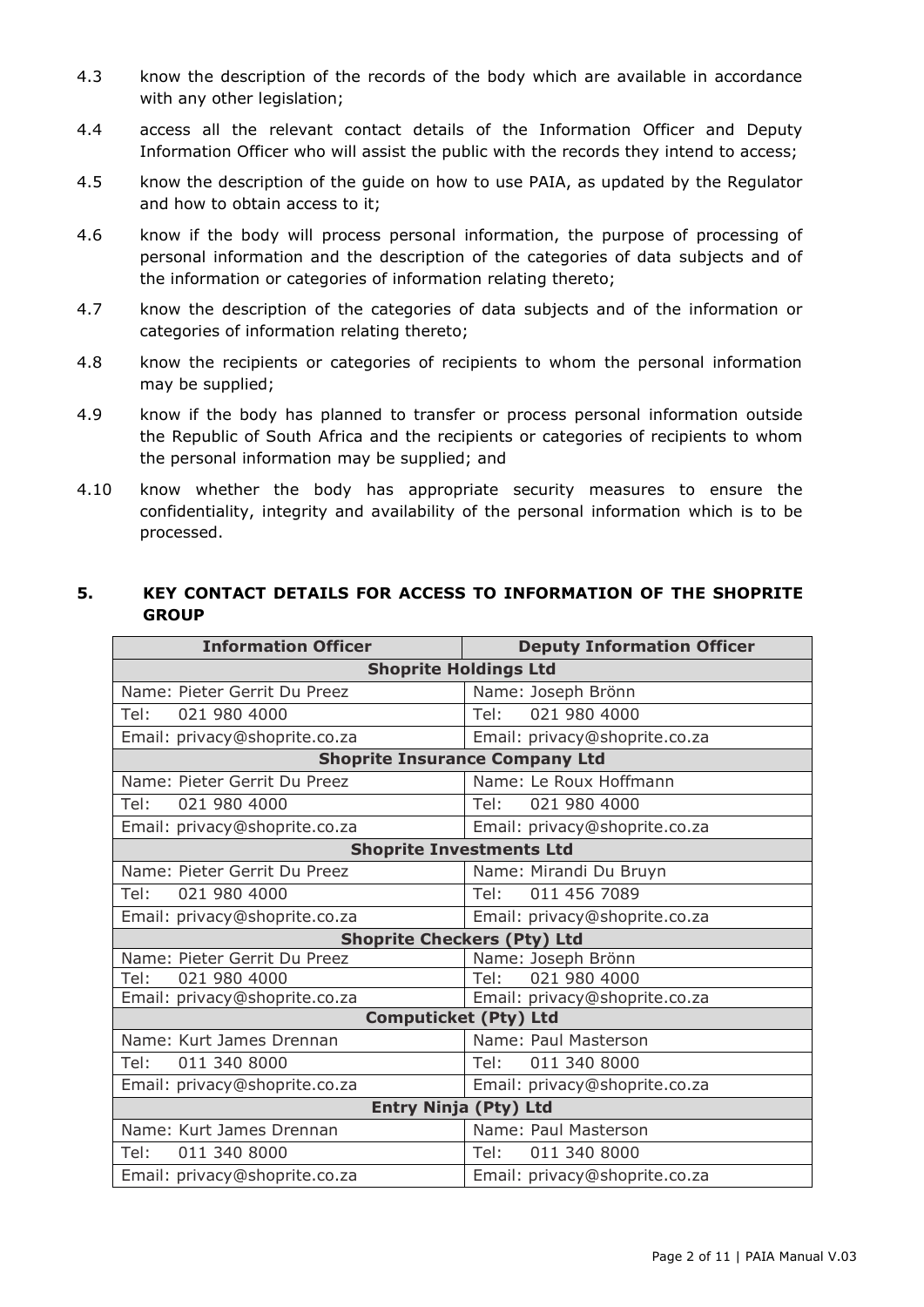| <b>Flicape (Pty) Ltd</b>                                                                            |                               |  |
|-----------------------------------------------------------------------------------------------------|-------------------------------|--|
| Name: Pieter Gerrit Du Preez                                                                        | Name: Joseph Brönn            |  |
| Tel:<br>021 980 4000                                                                                | Tel:<br>021 980 4000          |  |
| Email: privacy@shoprite.co.za                                                                       | Email: privacy@shoprite.co.za |  |
| <b>Flicape Asset Management (Pty) Ltd</b>                                                           |                               |  |
| Name: Pieter Gerrit Du Preez                                                                        | Name: Joseph Brönn            |  |
| Tel:<br>021 980 4000                                                                                | 021 980 4000<br>Tel:          |  |
| Email: privacy@shoprite.co.za                                                                       | Email: privacy@shoprite.co.za |  |
| <b>Freshmark (Pty) Ltd</b>                                                                          |                               |  |
| Name: Pieter Gerrit Du Preez                                                                        | Name: Quintin Paladin         |  |
| Tel:<br>021 980 4000                                                                                | 021 980 8894<br>Tel:          |  |
| Email: privacy@shoprite.co.za                                                                       | Email: privacy@shoprite.co.za |  |
| <b>Fresta Holdings Ltd</b>                                                                          |                               |  |
| Name: Pieter Gerrit Du Preez                                                                        | Name: Anton De Bruyn          |  |
| Tel:<br>021 980 4000                                                                                | Tel:<br>021 980 4000          |  |
| Email: privacy@shoprite.co.za                                                                       | Email: privacy@shoprite.co.za |  |
| <b>Metcash Seven Eleven (Pty) Ltd</b>                                                               |                               |  |
| Name: Pieter Christiaan Engelbrecht                                                                 | Name: Pieter Gerrit Du Preez  |  |
| Tel:<br>021 980 4000                                                                                | Tel:<br>021 980 4000          |  |
| Email: privacy@shoprite.co.za                                                                       | Email: privacy@shoprite.co.za |  |
| <b>Parys Development Properties (Pty) Ltd</b>                                                       |                               |  |
| Name: Pieter Christiaan Engelbrecht                                                                 | Name: Pieter Gerrit Du Preez  |  |
| Tel:<br>021 980 4000                                                                                | Tel:<br>021 980 4000          |  |
| Email: privacy@shoprite.co.za                                                                       | Email: privacy@shoprite.co.za |  |
| <b>Rogel Wholesalers (Pty) Ltd</b>                                                                  |                               |  |
| Name: Pieter Gerrit Du Preez                                                                        | Name: Anton De Bruyn          |  |
| Tel:<br>021 980 4000                                                                                | Tel:<br>021 980 4000          |  |
| Email: privacy@shoprite.co.za                                                                       | Email: privacy@shoprite.co.za |  |
| <b>Rainmaker Media (Pty) Ltd</b>                                                                    |                               |  |
| Name: Pieter Gerrit Du Preez                                                                        | Name: Tanja De Korte          |  |
| Tel:<br>021 980 4000                                                                                | Tel:<br>021 980 4000          |  |
| Email: privacy@shoprite.co.za                                                                       | Email: privacy@shoprite.co.za |  |
| <b>Shoprite Money Transfers (Pty) Ltd</b>                                                           |                               |  |
| Name: Pieter Gerrit Du Preez                                                                        | Name: Jean Olivier            |  |
| Tel:<br>021 980 4000                                                                                | 021 980 4998<br>Tel:          |  |
| Email: privacy@shoprite.co.za                                                                       | Email: privacy@shoprite.co.za |  |
| <b>Shoprite DTMC (Pty) Ltd</b>                                                                      |                               |  |
| Name: Pieter Gerrit Du Preez                                                                        | Name: Anton De Bruyn          |  |
| 021 980 4000<br>Tel:                                                                                | 021 980 4000<br>Tel:          |  |
| Email: privacy@shoprite.co.za                                                                       | Email: privacy@shoprite.co.za |  |
| <b>Transpharm (Pty) Ltd</b>                                                                         |                               |  |
| Name: Pieter Gerrit Du Preez                                                                        | Name: Jaco Engelbrecht        |  |
| 021 980 4000<br>Tel:                                                                                | Tel:<br>012 377 9110          |  |
| Email: privacy@shoprite.co.za<br>Email: privacy@shoprite.co.za<br><b>Welmed Marketing (Pty) Ltd</b> |                               |  |
| Name: Pieter Gerrit Du Preez                                                                        | Name: Joseph Brönn            |  |
| Tel:<br>021 980 4000                                                                                | 021 980 4000<br>Tel:          |  |
| Email: privacy@shoprite.co.za                                                                       | Email: privacy@shoprite.co.za |  |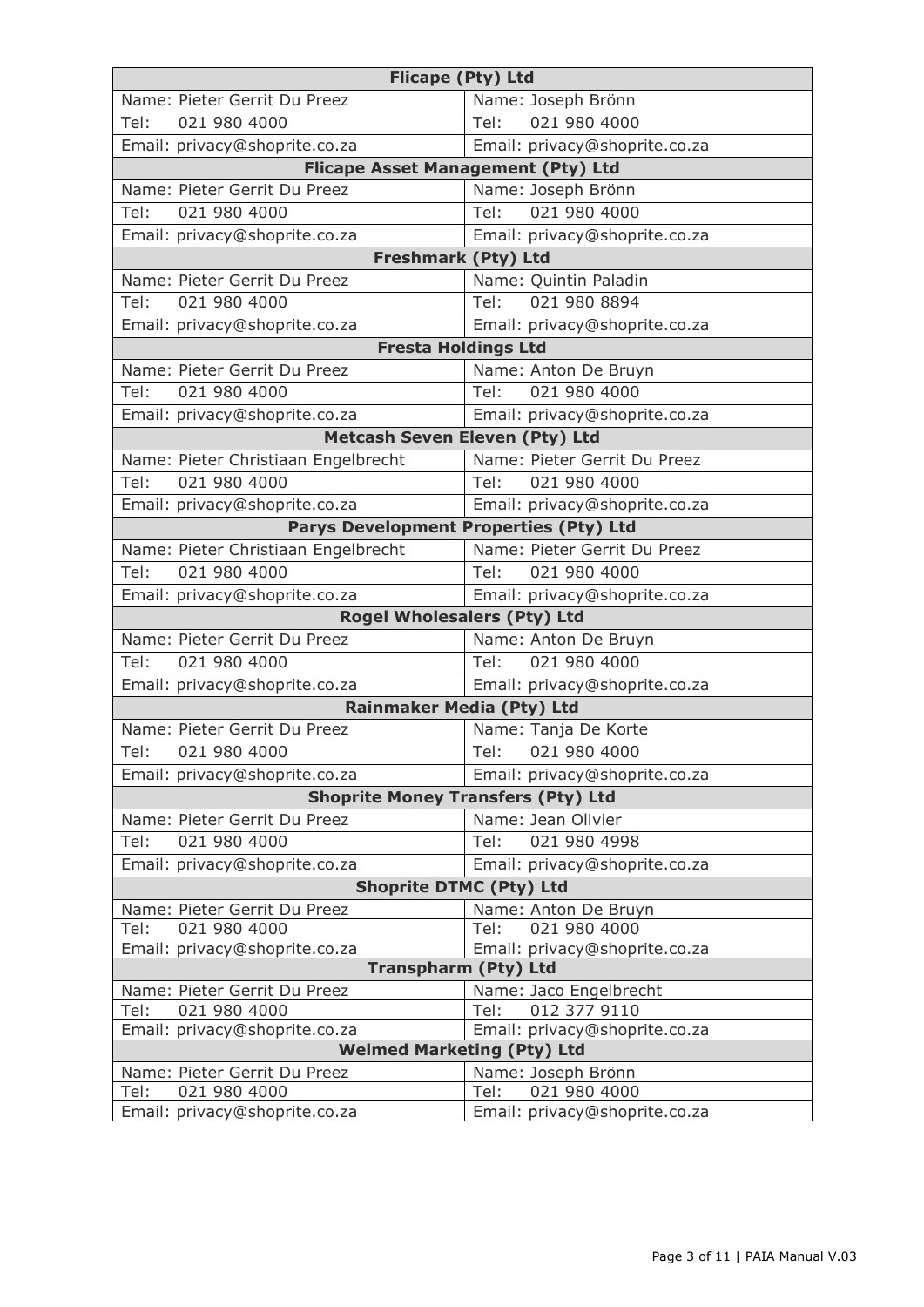5.2 **Access to information general contacts** Email: [privacy@shoprite.co.za](mailto:privacy@shoprite.co.za)

| 5.3 |                   | <b>National or head Office</b>                                          |  |  |
|-----|-------------------|-------------------------------------------------------------------------|--|--|
|     | Postal Address:   | P.O. Box 215<br><b>Brackenfell</b><br>7561                              |  |  |
|     | Physical Address: | Cnr William Dabbs Street and Old Paarl Rd<br><b>Brackenfell</b><br>7560 |  |  |
|     | Telephone:        | 021 980 4000                                                            |  |  |
|     | Email:            | privacy@shoprite.co.za                                                  |  |  |
|     | Website:          | https://www.shopriteholdings.co.za/                                     |  |  |

#### **6. INFORMATION REGULATOR**

In the event that Shoprite did not adequately assist you or resolve your query, you may direct your queries and/or complaints to the Information Regulator as set out below:

| Address: | JD House                                               | P O Box 31533       |
|----------|--------------------------------------------------------|---------------------|
|          | 27 Stiemens street                                     | <b>Braamfontein</b> |
|          | <b>Braamfontein</b>                                    | Johannesburg        |
|          | Johannesburg                                           | 2017                |
|          | 2001                                                   |                     |
| Website: | www.justice.gov.za                                     |                     |
| Email:   | inforeg@justice.gov.za or complaints.IR@justice.gov.za |                     |

#### **7. GUIDE ON HOW TO USE PAIA AND HOW TO OBTAIN ACCESS TO THE GUIDE**

- 7.1 The Regulator has, in terms of section 10(1) of PAIA, as amended, updated and made available the revised Guide on how to use PAIA ("Guide"), in an easily comprehensible form and manner, as may reasonably be required by a person who wishes to exercise any right contemplated in PAIA and POPIA.
- 7.2 The Guide is available in each of the official languages and in braille.
- 7.3 The aforesaid Guide contains the description of-
	- 7.3.1 the objects of PAIA and POPIA;
	- 7.3.2 the postal and street address, phone and fax number and, if available, electronic mail address of-
		- 7.3.2.1 the Information Officer of every public body, and
		- 7.3.2.2 every Deputy Information Officer of every public and private body designated in terms of section  $17(1)$  of PAIA<sup>1</sup> and section 56 of POPIA<sup>2</sup>;
	- 7.3.3 the manner and form of a request for-

<sup>&</sup>lt;sup>1</sup> Section 17(1) of PAIA- *For the purposes of PAIA, each public body must, subject to legislation governing the employment of personnel of the public body concerned, designate such number of persons as deputy information officers as are necessary to render the public body as accessible as reasonably possible for requesters of its records.* 

<sup>&</sup>lt;sup>2</sup> Section 56(a) of POPIA- Each public and private body must make provision, in the manner prescribed in section 17 of the Promotion of Access to Information Act, with the *necessary changes, for the designation of such a number of persons, if any, as deputy information officers as is necessary to perform the duties and responsibilities as set out in section 55(1) of POPIA.*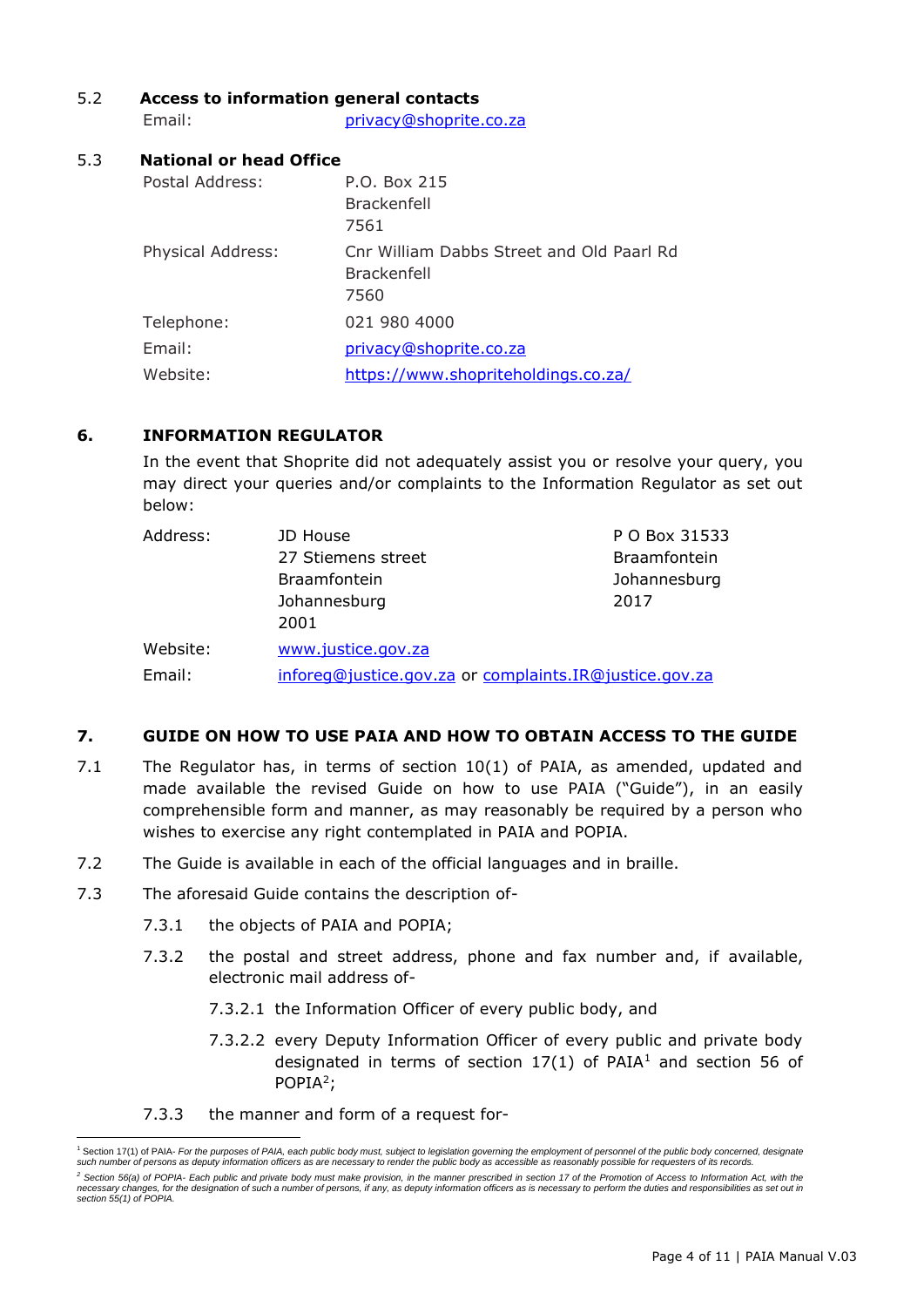- 7.3.3.1 access to a record of a public body contemplated in section  $11<sup>3</sup>$ ; and
- 7.3.3.2 access to a record of a private body contemplated in section  $50^4$ ;
- 7.3.4 the assistance available from the Information officer of a public body in terms of PAIA and POPIA;
- 7.3.5 the assistance available from the Regulator in terms of PAIA and POPIA;
- 7.3.6 all remedies in law available regarding an act or failure to act in respect of a right or duty conferred or imposed by PAIA and POPIA, including the manner of lodging-
	- 7.3.6.1 a complaint to the Regulator; and
	- 7.3.6.2 an application with a court against a decision by the information officer of a public body, a decision on internal appeal or a decision by the Regulator or a decision of the head of a private body;
- 7.3.7 the provisions of sections  $14<sup>5</sup>$  and  $51<sup>6</sup>$  requiring a public body and private body, respectively, to compile a manual, and how to obtain access to a manual;
- 7.3.8 the provisions of sections  $15<sup>7</sup>$  and  $52<sup>8</sup>$  providing for the voluntary disclosure of categories of records by a public body and private body, respectively;
- 7.3.9 the notices issued in terms of sections  $22^9$  and  $54^{10}$  regarding fees to be paid in relation to requests for access; and
- 7.3.10 the regulations made in terms of section  $92^{11}$ .
- 7.4 Members of the public can inspect or make copies of the Guide from the offices of the public and private bodies, including the office of the Regulator, during normal working hours.
- 7.5 The Guide can also be obtained-
	- 7.5.1 upon request to the Information Officer;
	- 7.5.2 from the website of the Regulator [\(https://www.justice.gov.za/inforeg/\)](https://www.justice.gov.za/inforeg/).
- 7.6 .A copy of the Guide is also available in the following two official languages, for public inspection during normal office hours-
	- 7.6.1 English; and

*(a) any matter which is required or permitted by this Act to be prescribed; (b) any matter relating to the fees contemplated in sections 22 and 54;*

<sup>&</sup>lt;sup>3</sup> Section 11(1) of PAIA- A requester must be given access to a record of a public body if that requester complies with all the procedural requirements in PAIA relating to a<br>request for access to that record; and access t

<sup>4</sup> *Section 50(1) of PAIA- A requester must be given access to any record of a private body ifa) that record is required for the exercise or protection of any rights;*

*b) that person complies with the procedural requirements in PAIA relating to a request for access to that record; and*

*c) access to that record is not refused in terms of any ground for refusal contemplated in Chapter 4 of this Part. <sup>5</sup> Section 14(1) of PAIA- The information officer of a public body must, in at least three official languages, make available a manual containing information listed in paragraph 4 above.*

*<sup>6</sup> Section 51(1) of PAIA- The head of a private body must make available a manual containing the description of the information listed in paragraph 4 above.*

<sup>&</sup>lt;sup>7</sup> Section 15(1) of PAIA- The information officer of a public body, must make available in the prescribed manner a description of the categories of records of the public body that *are automatically available without a person having to request access*

*<sup>8</sup> Section 52(1) of PAIA- The head of a private body may, on a voluntary basis, make available in the prescribed manner a description of the categories of records of the private body that are automatically available without a person having to request access*

*<sup>9</sup> Section 22(1) of PAIA- The information officer of a public body to whom a request for access is made, must by notice require the requester to pay the prescribed request fee (if any), before further processing the request.*

<sup>&</sup>lt;sup>10</sup> Section 54(1) of PAIA- The head of a private body to whom a request for access is made must by notice require the requester to pay the prescribed request fee (if any), *before further processing the request.* 11 *Section 92(1) of PAIA provides that – "The Minister may, by notice in the Gazette, make regulations regarding-*

*<sup>(</sup>c) any notice required by this Act; (d) uniform criteria to be applied by the information officer of a public body when deciding which categories of records are to be made available in terms of section 15; and*

*<sup>(</sup>e) any administrative or procedural matter necessary to give effect to the provisions of this Act."*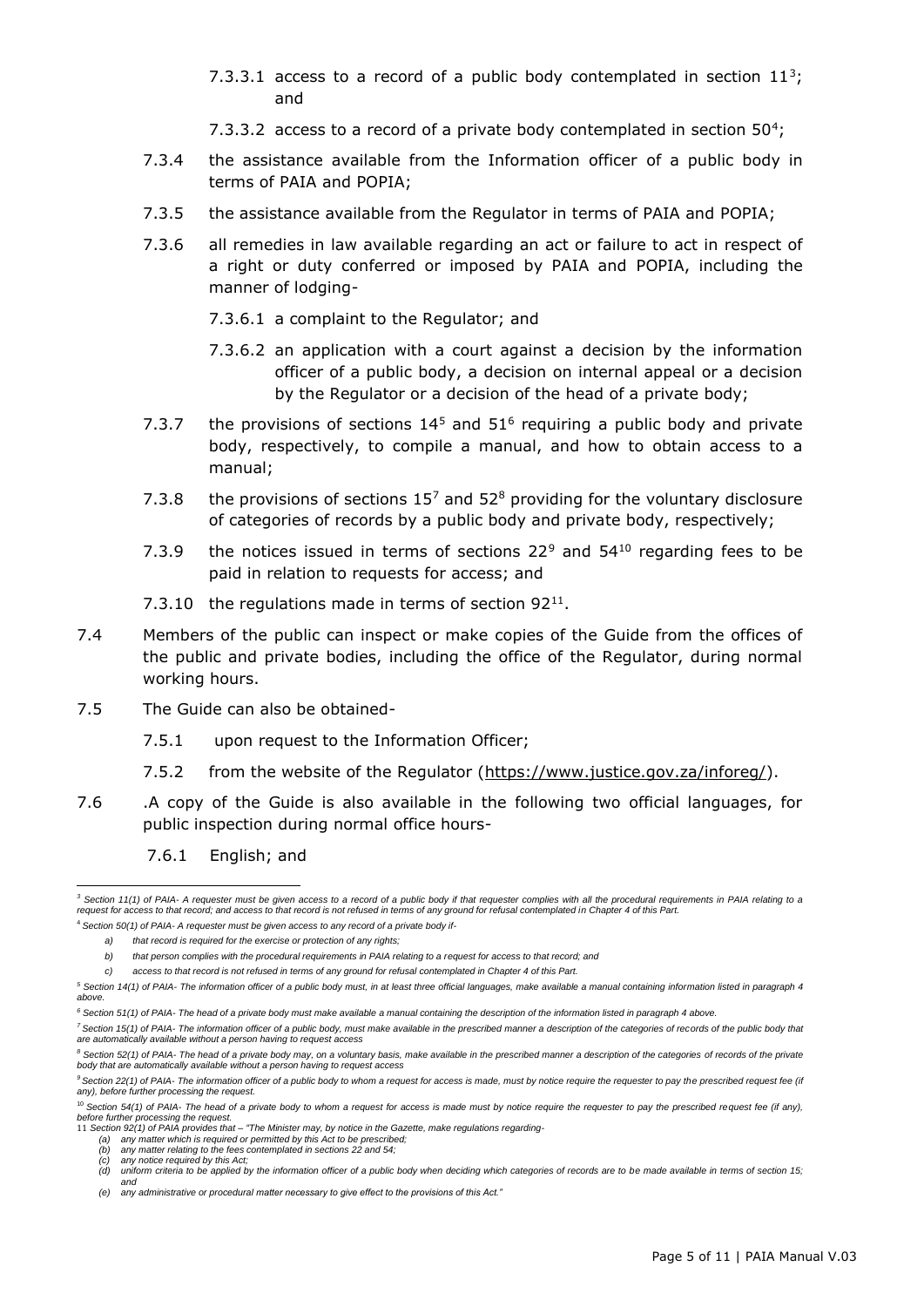#### **8. RECORDS AVAILABLE WITHOUT A PERSON HAVING TO REQUEST ACCESS**

| <b>Type of the Record</b>                | <b>Available</b><br>on<br>Website | <b>Available</b><br>upon request |
|------------------------------------------|-----------------------------------|----------------------------------|
| <b>Brochures and Newsletters</b>         |                                   |                                  |
| <b>Integrated Annual Report</b>          |                                   |                                  |
| All information contained on our website |                                   |                                  |

#### **9. RECORDS HELD IN ACCORDANCE WITH OTHER LEGISLATION**

- 9.1 Certain legislation provides that private bodies shall allow certain persons access to specified records, upon request. Records are available in terms of the legislation detailed in Appendix "A" to this manual (as amended from time to time); however, due to the number of laws applicable to the Shoprite Group, the list of legislation may not be exhaustive.
- 9.2 Note that the information will only be provided in accordance with the requirements stipulated in the relevant pieces of legislation. If a requester believes that a right to access to a record exists in terms of the legislation above, or any other legislation, the requester is required to indicate what legislative right the request is based on, to allow the relevant Information Officer / Deputy Information the opportunity to consider the request in light thereof

#### **10. DESCRIPTION OF THE SUBJECTS ON WHICH RECORDS AND CATEGORIES OF RECORDS ARE HELD**

- 10.1 The information contained in this section is intended to identify the main categories of records held by The Shoprite Group and to help the requester to gain a better understanding of the main business activities of the Shoprite. Further assistance in identifying the records held by the Shoprite Group can be obtained from the relevant Information Officer / Deputy Information Officer.
- 10.2. Records to which access will be provided in accordance with the PAIA (subject to the restrictions and right of refusal to access provided for in the PAIA) are available in respect of the non-exhaustive aspects of the Shoprite Groups' businesses and operations in Appendix "B".

#### **11. PROCESSING OF PERSONAL INFORMATION**

#### 11.1 **Purpose of Processing Personal Information**

We process your personal information to provide our products and services to you or to establish a business relationship with you / regulate the employment relationship with you, including:

- 11.1.1 to carry out actions for the conclusion or performance of a contract;
- 11.1.2 to comply with obligations imposed by law;
- 11.1.3 to protect the legitimate interests of the data subjects; or
- 11.1.4 where it is necessary for pursuing the legitimate interests of the Companies.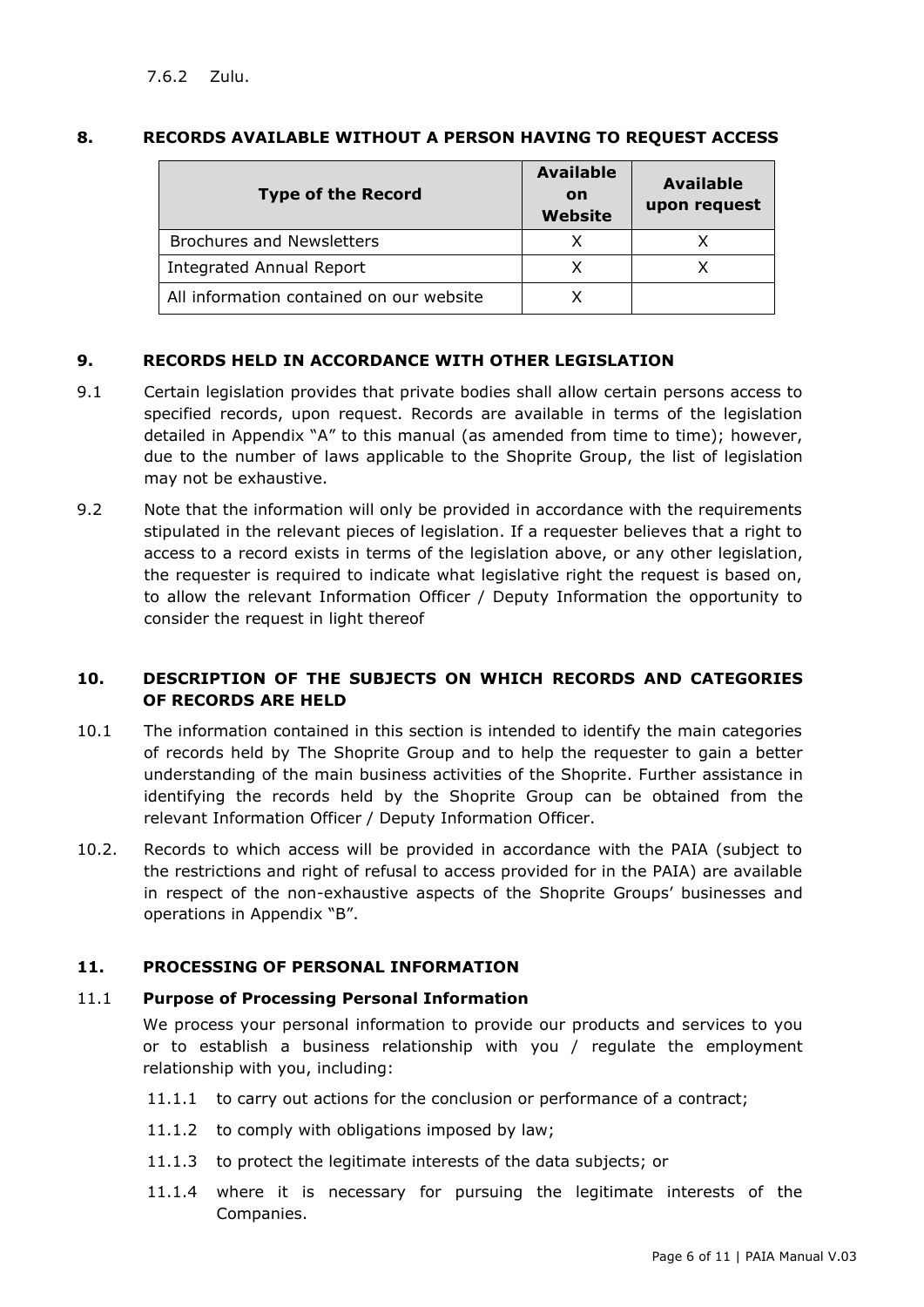The above list is non-exhaustive.

#### 11.2 **Categories of Data Subjects**

| <b>Categories of Data Subjects</b>    |                                                                  |  |
|---------------------------------------|------------------------------------------------------------------|--|
| Customers / Clients                   | Website/Application end users                                    |  |
| Service Providers / Suppliers/Vendors | Consultants                                                      |  |
| Employees                             | Investors                                                        |  |
| Non-executive directors               | Other third parties with whom Shoprite<br>conducts business with |  |
| Visitors                              |                                                                  |  |

The above list is non-exhaustive.

#### 11.3 **Categories of Information**

| <b>Categories of Information</b>                                                                                                                                                                                                                                                                                                                                                                                                                                                                    |                                                                                                                                                                                                                                     |  |
|-----------------------------------------------------------------------------------------------------------------------------------------------------------------------------------------------------------------------------------------------------------------------------------------------------------------------------------------------------------------------------------------------------------------------------------------------------------------------------------------------------|-------------------------------------------------------------------------------------------------------------------------------------------------------------------------------------------------------------------------------------|--|
| <b>Natural persons</b>                                                                                                                                                                                                                                                                                                                                                                                                                                                                              | <b>Juristic persons</b>                                                                                                                                                                                                             |  |
| Name, identifying number (identity or<br>passport number), date of birth,<br>citizenship, age, gender, race, marital<br>status, language, telephone number(s),<br>email address(es), physical and postal<br>addresses, income tax number, banking<br>information, disability information,<br>employment history, background<br>checks, fingerprints, CVs, education<br>history, remuneration and benefit<br>information, details related to employee<br>performance and disciplinary<br>procedures. | Name, registration number, tax<br>information, contact details, physical<br>and postal addresses, FICA<br>documentation, BEE certificates,<br>payment details (including bank<br>accounts), invoices and contractual<br>agreements. |  |

The above list is non-exhaustive.

### 11.4 **Categories of Recipients to whom Personal Information may be supplied**

| <b>Categories of recipients</b>                                                                                                             |
|---------------------------------------------------------------------------------------------------------------------------------------------|
| Other companies in the Group                                                                                                                |
| Management, employees, temporary staff                                                                                                      |
| Sub-contracted Operators                                                                                                                    |
| Stakeholders and shareholders                                                                                                               |
| Service providers                                                                                                                           |
| Medical aid, pension or provident funds                                                                                                     |
| Auditing and accounting bodies (internal and external)                                                                                      |
| Third parties with whom the Companies have contracted for the retention of data                                                             |
| Relevant authorities, government departments, statutory bodies or regulators; and                                                           |
| A court, administrative or judicial forum, arbitration or statutory commission<br>making a request in terms of the applicable laws or rules |

The above list is non-exhaustive.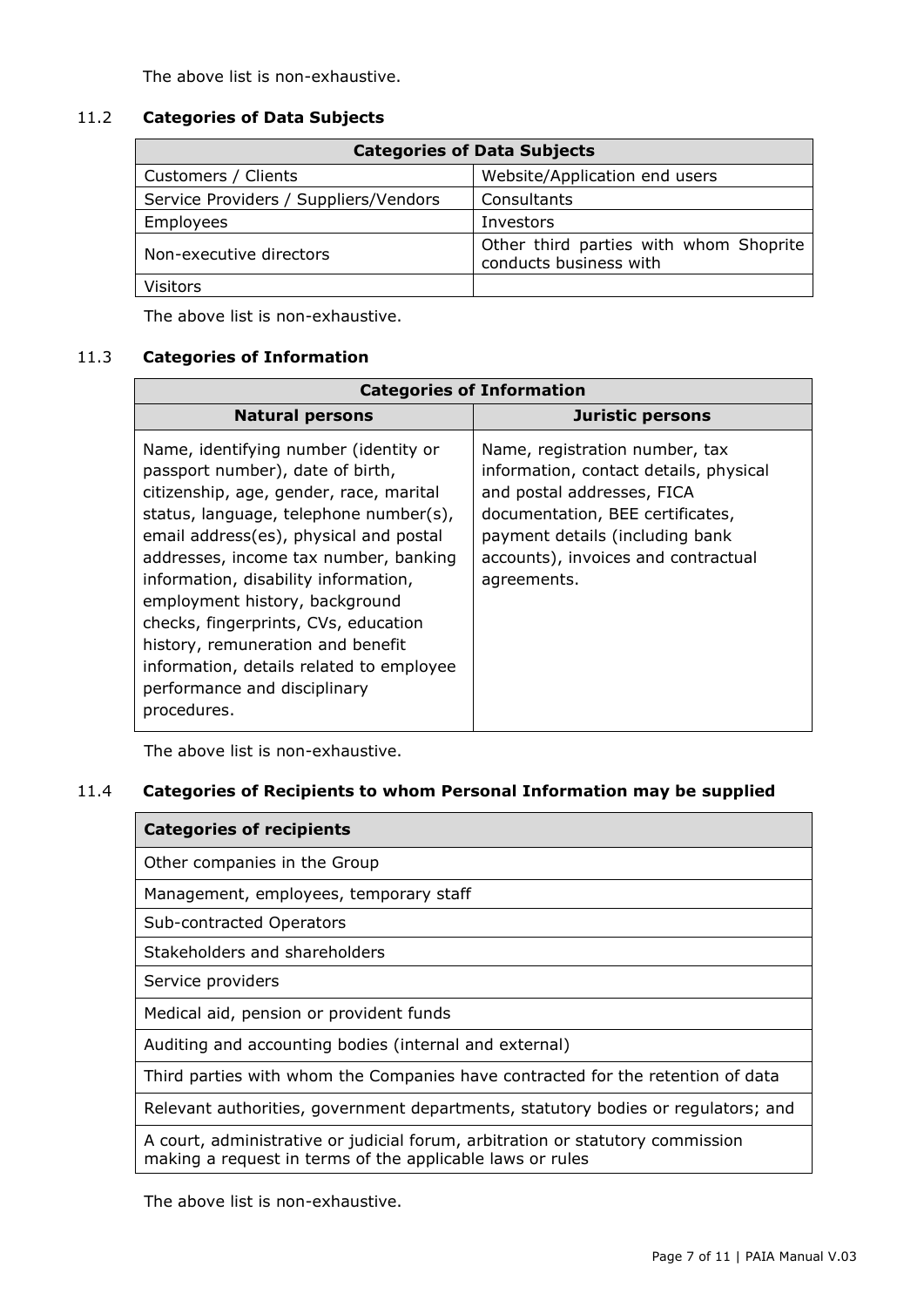#### 11.5 **Planned Trans-border flows of Personal Information**

We may disclose personal information we process to any of our offshore subsidiaries, associate entities or third-party service providers with whom we engage in business or whose services or products we elect to use, including cloud services hosted in international jurisdictions. Personal information may also be disclosed where we have a legal duty or right to do so. We will in this regard endeavour to enter into written agreements to ensure that other parties comply with POPIA and our confidentiality and privacy requirements.

#### 11.6 **Information Security Measures**

#### **We take your privacy and the security of your personal information seriously.**

We have implemented reasonable security safeguards to protect the personal information that you give us. For example, sensitive data (such as your credit card information) is protected by SSL encryption when it is exchanged between your web browser and our website.

You can play a role in protecting your information by never sharing your username, PIN or password with anyone or submitting it to a website you don't recognise. Always log off after a web session and change your password regularly.

We regularly monitor our systems for possible vulnerabilities and attacks. No system is perfect so we cannot guarantee that information may not be accessed, disclosed, altered or destroyed by breach of any of our physical, technical or managerial safeguards.

Please note that any email you send to us is not encrypted and may be monitored by us. Please do not send us sensitive or confidential personal information by email.

#### **We will inform you if your privacy is ever compromised.**

Although we cannot prevent all security threats, we have measures in place to minimise the threat to your privacy. Should there be a data breach where your personal information is directly affected, we will follow the guidelines provided by data privacy legislation in order to inform you.

#### 11.7 **Data Subject's Rights**

- 11.7.1 You have the right to request the correction, deletion or destruction of your personal information. Please refer to Form A, Appendix "C".
- 11.7.2 You may object to the processing of your personal information. Please refer to Form B, Appendix C
- 11.7.3 You have the right to request access to personal information as per the provisions of POPIA in terms of PAIA. Please refer to Form C, Appendix "C". This process is outlined below.

#### **12. ACCESS REQUESTS**

#### 12.1 **Completion of Request for Access Form**

To facilitate a timely response to requests for access, all requesters should take note of the following when completing the Access Request Form C ,Appendix "C".

- 12.1.1. The Access Request Form, attached as Appendix "C" hereto, must be completed.
- 12.1.2 Proof of identity is required to authenticate the identity of the requester in addition to the Access Request Form, requesters will be required to supply a certified copy of their identification document or a valid passport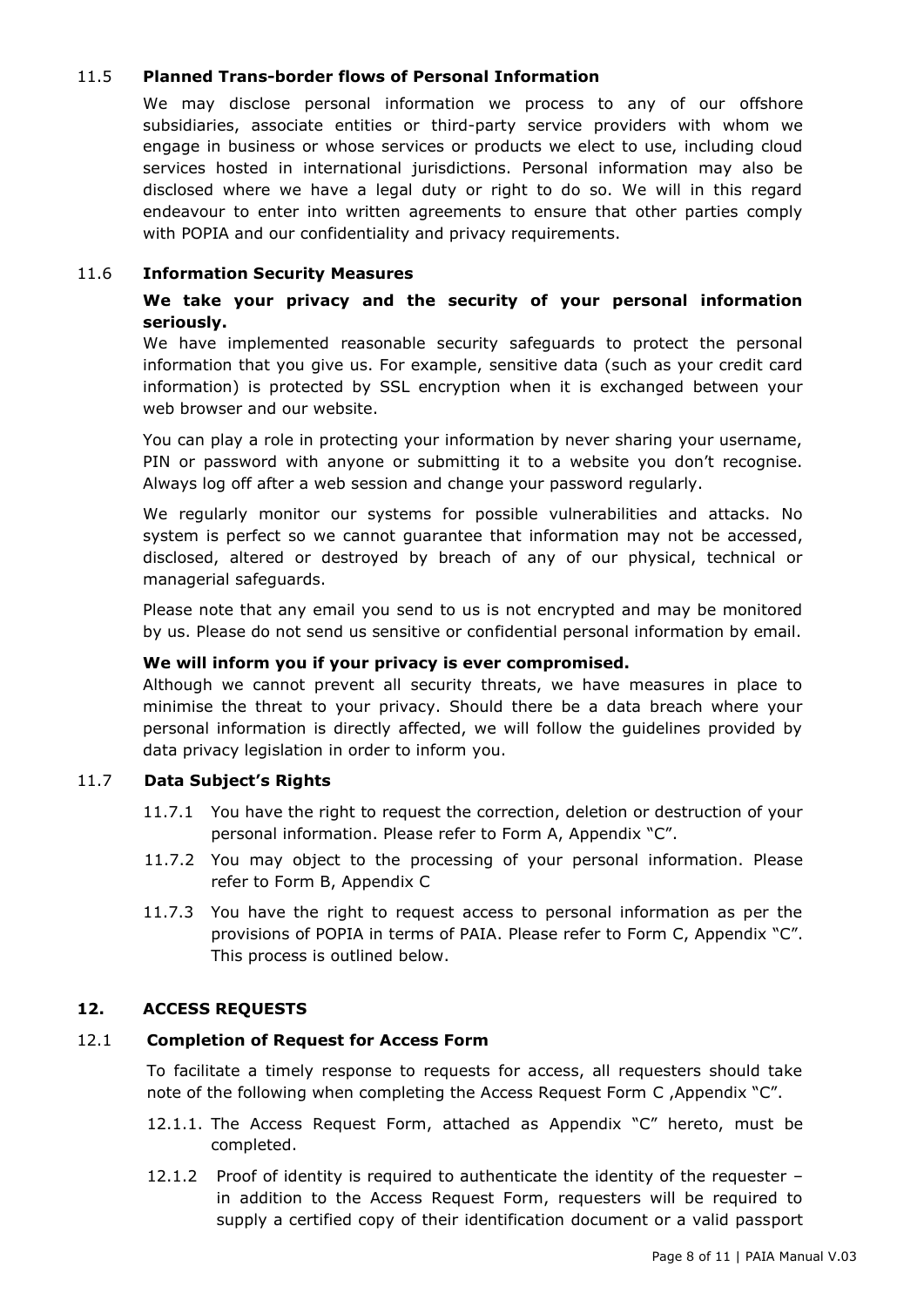document, or if a legal entity, a certified copy of the Company Registration Certificate.

- 12.1.3 Type or print in BLOCK LETTERS an answer to every question.
- 12.1.4 If a question does not apply, state "N/A" in response to that question.
- 12.1.5 If there is nothing to disclose in reply to a particular question state "NIL" in response to that question.
- 12.1.6 If there is insufficient space on the printed form, additional information may be provided of an additional attached folio.
- 12.1.7 When the use of an additional folio is required, precede each answer with the applicable title.

**Please note** that the successful completion and submission of an Access Request Form does not automatically allow the requester access to the requested record. An application for access to a record is subject to certain limitations if the requested record falls within a certain category as specified within Part 3 Chapter 4 of the PAIA.

If it is suspected that the requester has obtained access to records through the submission of materially false or misleading information, legal proceedings may be instituted against such requester.

#### 12.2 **Submission of Access Request Form**

- 12.2.1 The completed Access Request Form, together with a certified copy of the requester's identity document, must be addressed to the relevant Information Officer / Deputy Information Officer and submitted to [privacy@shoprite.co.za.](mailto:privacy@shoprite.co.za)
- 12.2.3 An initial request fee based on the Prescribed Fees as set out in Appendix "D" is payable on submission of the Access Request Form.
- 12.2.4 A request for access to information which is not housed under Form C, Appendix "C" or which does not comply with POPIA or PAIA will be rejected and returned to you.

#### 12.3 **Payment of Fees**

- 12.3.1 Payment details can be obtained from the relevant Information Officer / Deputy Information Officer indicated above and can be made either via a direct deposit, by bank guaranteed cheque or by postal order (no credit card payments are accepted). Proof of payment must be supplied via the contact details stated in paragraph 5.
- 12.3.2 If the request for access is successful an access fee may be required for the search, reproduction and/or preparation of the record(s) and will be calculated based on the Prescribed Fees as set out in Appendix "D" hereto. The access fee must be paid prior to access being given to the requested record.

#### 12.4 **Notification**

12.4.1 The relevant Information Officer / Deputy Information Officer will, within 30 (thirty) days of receipt of the request, decide whether to grant or decline the request and give notice with reasons (if required) to that effect.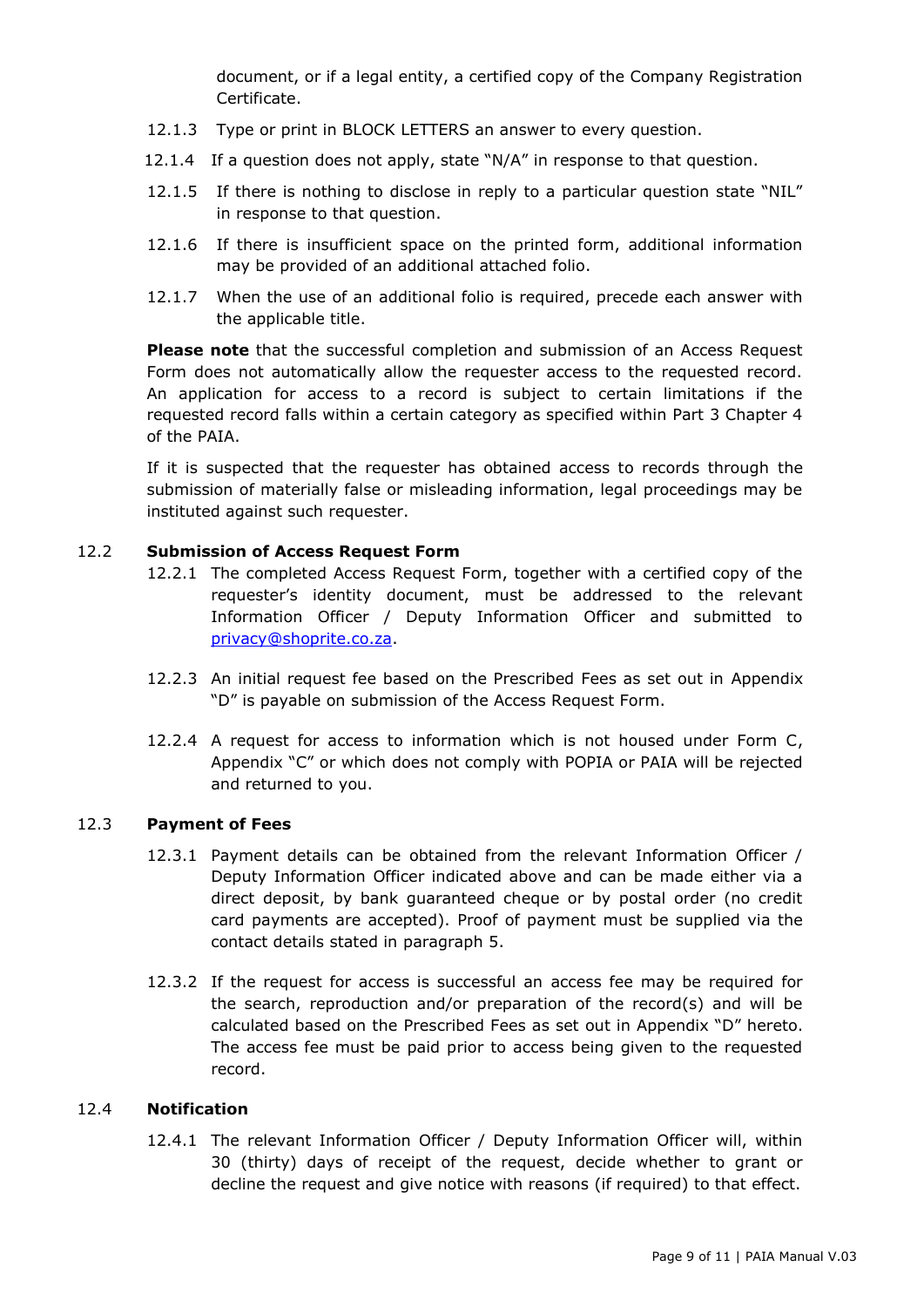12.4.2 This 30 (thirty) day period may be extended for a further period of not more than 30 (thirty) days, if the request is for a large volume of information, or the request requires a search for information held at other offices of one or more of the Companies and the information cannot reasonably be obtained within the original 30 (thirty) day period. The requester will be notified in writing should an extension be sought.

If it is suspected that the requester has obtained access to records through the submission of materially false or misleading information, legal proceedings may be instituted against such requester.

#### 12.5 **Grounds for Refusal**

- 12.5.1 There are various grounds upon which your request for access to a record may be refused. They are:
	- 12.5.1.1 the protection of personal information of a third party (who is a natural person) from unreasonable disclosure;
	- 12.5.1.2 the protection of commercial information of a third party. (For example, trade secrets, financial, commercial, scientific or technical information that may harm the commercial or financial interests of a third party);
	- 12.5.1.3 refusing access to a record if it would result in the breach of a duty of confidence owed to a third party;
	- 12.5.1.4 refusing access to a record if it would jeopardise the safety of an individual or prejudice or impair certain property rights of a third person;
	- 12.5.1.5 refusing access to a record that was produced;
	- 12.5.1.6 during legal proceedings, unless that legal privilege has been waived;
	- 12.5.1.7 refusing access to a record containing trade secrets, financial or sensitive information or any information that would put the Shoprite Group at a disadvantage in negotiations or prejudice it in commercial competition; and
	- 12.5.1.8 refusing access to a record containing information about research being carried out or about to be carried out on behalf of a third party or by the Shoprite Group.
- 12.5.2 Section 70 of the Act contains an overriding provision. Disclosure is compulsory if it would reveal a substantial contravention of, or failure to comply with the law, or imminent and serious public safety or environmental risk and the public interest in the disclosure of the record clearly outweighs the harm contemplated by its disclosure.
- 12.5.3 If your request does affect a third party, we will need to inform the third party within 21 (Twenty-One) days of receiving your request. By this we mean that if the record you request affects any third party in any way, that third party will have to be informed that you are requesting access to the above record.
- 12.5.4 The third party then has 21 (Twenty-One) days to make representations and/or submissions regarding the granting of access to the record.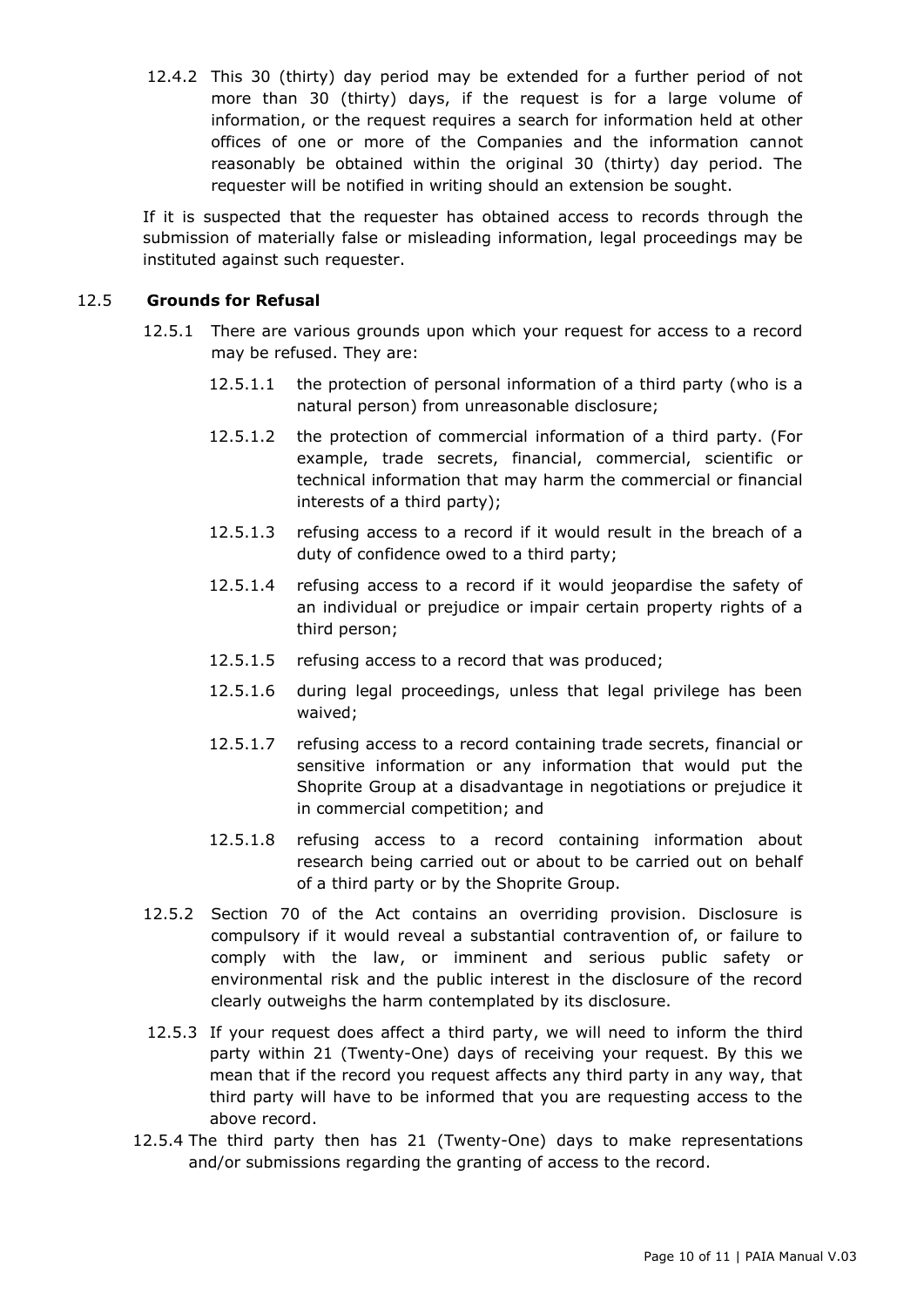#### 12.6 **Remedies available to a Requester on refusal of access**

- 12.6.1 If an Information Officer decides to grant a requester access to the particular record such success may be granted within 30 (thirty) days of being informed of the decision.
- 12.6.2 Where the Information Officer declines any requester access to the particular record, such decision will be relayed to the requestor. There is no internal appeal procedure.
- 12.6.3 In the event that you are not satisfied with the outcome you are entitled to apply to the Information Regulator or a court of competent jurisdiction to take the matter further.
- 12.6.4 Where a third party is affected by the request for access and the Information Officer has decided to grant you access to the record, the third party has 30 (thirty) days in which to appeal the decision in a court of competent jurisdiction. If no appeal has been lodged by the third party within 30 (thirty) days, you must be granted access to the record.

#### **13. INFORMATION ON RECORDS NOT FOUND**

- 13.1 If all reasonable steps have been taken to find a record, and such a record cannot be found or if the record does not exist, then Shoprite will notify the requestor, by way of an affidavit or affirmation, that it is not possible to give access to the requested record.
- 13.2 The affidavit or affirmation will provide a full account of all the steps taken to find the records or to determine the existence thereof, including details of all communications by Shoprite with every person who conducted the search.
- 13.3 If the record in question should later be found, the Requestor shall be given access to the record in the manner stipulated by the requestor unless access is refused by Shoprite as permitted by the Act.

#### **14. AVAILABILITY OF THE MANUAL**

- 14.1 A copy of the Manual is available
	- 14.1.1 on [https://www.shopriteholdings.co.za;](https://www.shopriteholdings.co.za/)
	- 14.1.2 at the head office of Shoprite Ltd for public inspection during normal business hours;
	- 14.1.3 to any person upon request and upon the payment of a reasonable prescribed fee; and
	- 14.1.4 to the Information Regulator upon request.
- 14.2 A fee for a copy of the Manual, as contemplated in annexure B of the Regulations, shall be payable per each A4-size photocopy made.

#### **15. UPDATING OF THE MANUAL**

The Information Officer, Pieter Gerrit du Preez will update this manual on a regular basis.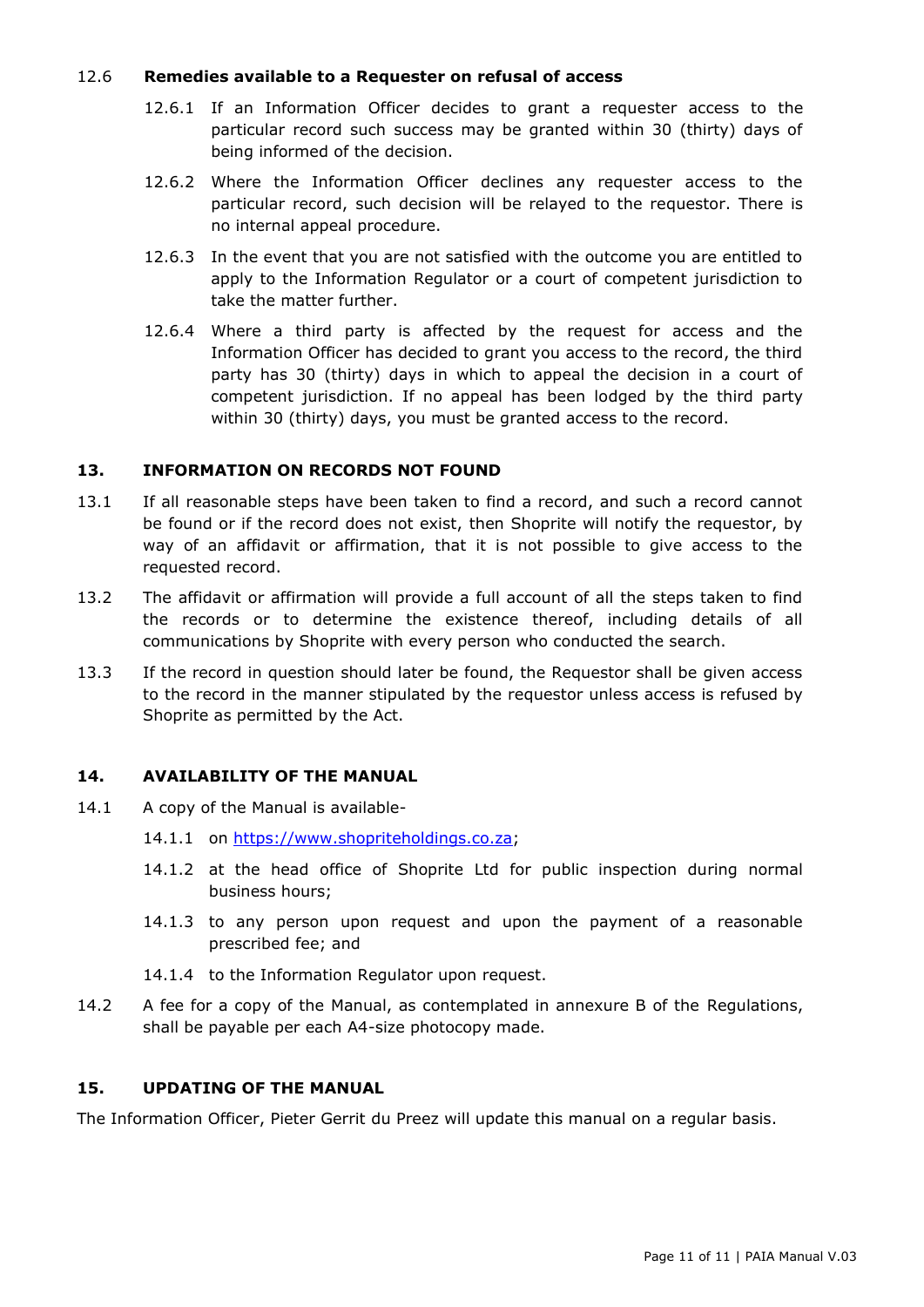# **RECORDS HELD IN ACCORDANCE WITH OTHER LEGISLATION**

| Companies Act No 71 of 2008                                                                 |
|---------------------------------------------------------------------------------------------|
| Documents of Incorporation                                                                  |
| Memorandum of Incorporation                                                                 |
| <b>Trust Deeds</b>                                                                          |
| Minute books, general and special resolutions passed at any meeting of Shareholders         |
| of the Company or any class of Shareholders                                                 |
| Register of Members / Shareholders / Directors / Company Secretary / Public Officers        |
| Branch registers                                                                            |
| <b>Annual Financial Statements</b>                                                          |
| Books of Account required by the Act                                                        |
| All other records required by the Act                                                       |
| Employment Equity Act No. 55 of 1998, as amended                                            |
| <b>Employment Equity Plan</b>                                                               |
| <b>Workforce Profile</b>                                                                    |
| All other records required by the Act                                                       |
| Basic Conditions of Employment Act No. 75 of 1977                                           |
| Records of the following:                                                                   |
| Each employee's name and occupation;                                                        |
| Time worked by each employee;                                                               |
| Remuneration paid to each employee; and                                                     |
| All other records required by the Act                                                       |
| Labour Relations Act No. 66 of 1995                                                         |
| All records required in compliance with any collective agreement, arbitration award or      |
| determination made in terms of the National Minimum Wage Act 9 of 2018                      |
| All records of the prescribed details of any strike, lock-out or protest action involving   |
| the Company's employees                                                                     |
| All disciplinary records                                                                    |
| All other records required by the Act                                                       |
| Occupational Health and Safety Act No. 85 of 1993                                           |
| A copy of the Act                                                                           |
| An incident register certificate of compliance (in respect of all electrical installations) |
| First Aid certificate (valid for 3 years)                                                   |
| Refrigeration / air-conditioning record book                                                |
| All other records required by the Act                                                       |
| Compensation for Occupational Injuries and Diseases Act No. 130 of 1993                     |
| The register or other record of the earnings and other prescribed particulars of all        |
| employees, for example, wages paid, time worked and payment made for piecework              |
| and overtime                                                                                |
| Broad-Based Black Economic Empowerment Act No. 53 of 2003                                   |
| All records required by the Act and the relevant Codes                                      |
| Skills Development Act No. 97 of 1998                                                       |
| Annual training reports and the annual training plan                                        |
| Skills Development Levies Act No. 97 of 1998                                                |
| All records required by the Act                                                             |
| Unemployment Insurance Act No. 30 of 1966                                                   |
| Records detailing the contributions employed by the employer in respect of earnings         |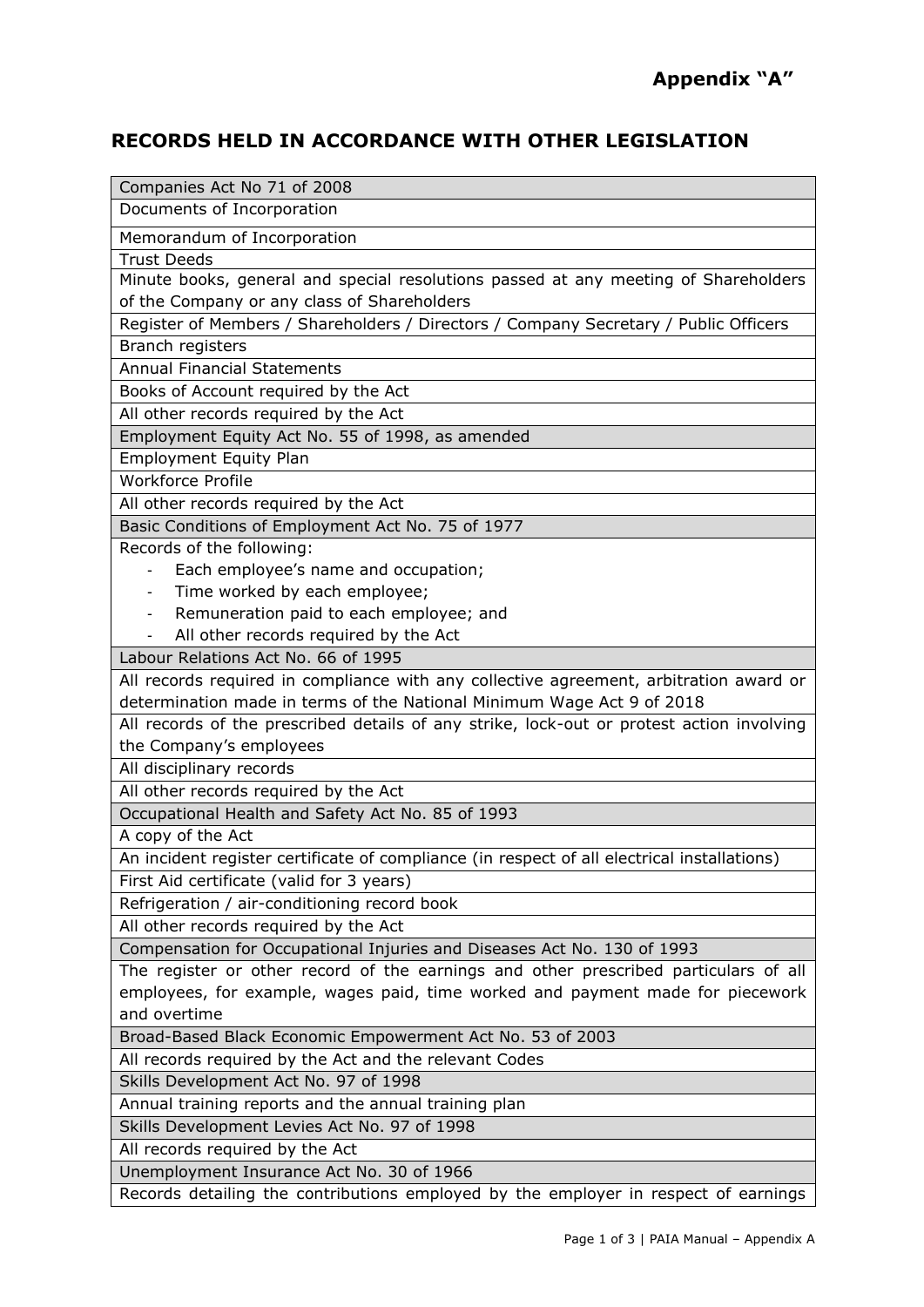paid, time worked, payments made for piece work and overtime

Pension Funds Act No. 24 of 1956

All records required by the Act

Income Tax Act No. 58 of 1962

All ledgers, cash books, journals, cheque books, bank statements, deposit slips, pay cheques, invoices, stock lists and all other books of account

Signed copy of Annual Financial Statements

Books of Account recording information required by the Companies Act

Invoices – issued and received

All other records required by the Act

Value Added Tax Act No. 89 of 1991

Books of account, documents recording the supply of goods to or by the vendor, invoices, tax invoices, credit and debit notes, bank statements, deposit slips, stock lists and paid cheques

All other records required by the Act

National Credit Act No. 34 of 2005

All records which may be required by the Act

Customs and Excise Act No. 91 of 1964

Bills of entry

Books of account required by the Act

Records of the person from whom imported goods were obtained and, if he is the importer or manufacturer or owner, as to the place where the duty due thereon was paid, the date of payment, the particulars of the entry for home consumption and the marks and numbers of cases, packages, bales and other articles concerned

Electronic Communications and Transactions Act No. 25 of 2002

All records required by the Act

Competition Act No. 89 of 1998

All records required by the Act

General Notice 2219, 31 October 1980 Export Incentive Scheme

Documents evidencing claims for products exported on or after 01 September 1980 Liquor Products Act No. 60 of 1989

Import Certificate

All records required by the Act

Regulation of Interception of Communications and Provision of Communication related Information amendment Act No. 48 of 2008

All records required by the Act

National Liquor Act No. 27 of 1989

All records of liquor licenses in respect of all stores

Legal Metrology Act No. 9 of 2014

All records required by the Act

Standards Act No. 29 of 1993

All records required by the Act

Merchandise Marks Act No. 17 of 1941

All records required by the Act

Fertilizers Farm Feeds Agricultural Remedies and Stock Remedies Act No. 36 of 1947

All records required by the Act

Financial Advisory and Intermediary Services Act No. 37 of 2002

All records required by the Act

Financial Intelligence Centre Act No. 38 of 2001

All records required by the Act

Agricultural Products Standards Act No. 119 of 1990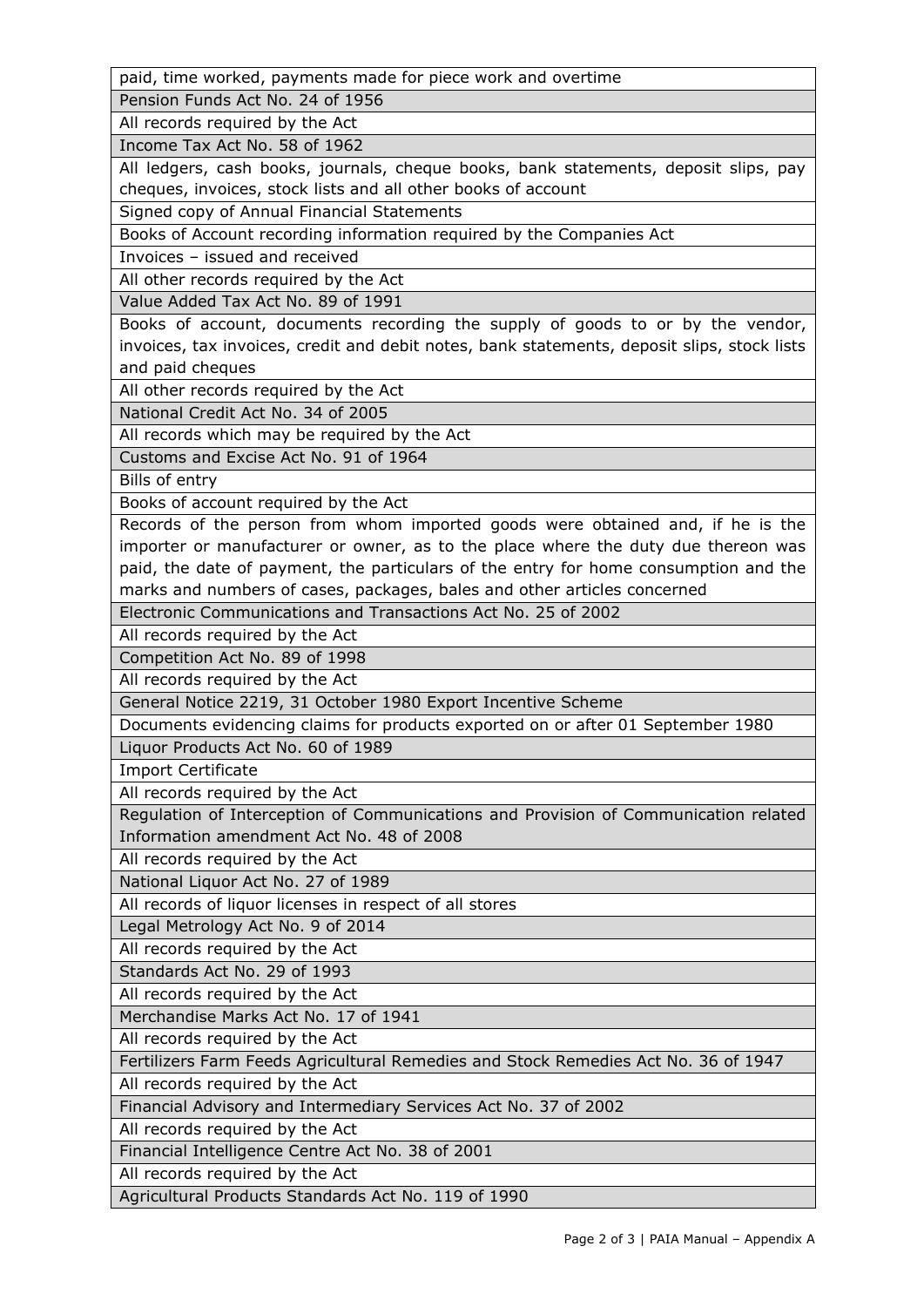| All records required by the Act                                          |
|--------------------------------------------------------------------------|
| Marketing of Agricultural Products Act No. 47 of 1996                    |
| All records required by the Act                                          |
| Foodstuffs, Cosmetics and Disinfectants Act No. 54 of 1972               |
| All records required by the Act                                          |
| Businesses Act No. 71 of 1991                                            |
| Licenses held in terms of the Act                                        |
| Banks Act No. 94 of 1990                                                 |
| All records required by the Act                                          |
| Financial Markets Act No. 19 of 2012                                     |
| All records required by the Act                                          |
| Financial Sector Regulation Act No. 9 of 2017                            |
| All records required by the Act                                          |
| Hazardous Substances Act No. 15 of 1973                                  |
| All records required by the Act                                          |
| Films and Publications Act No. 65 of 1996                                |
| All records required by the Act                                          |
| Pharmacy Act No. 53 of 1974                                              |
| All records required by the Act                                          |
| Spatial Planning and Land Use Management Act No. 16 of 2013              |
| All records required by the Act                                          |
| Medicines and Related Substances Act No. 101 of 1965                     |
| All records required by the Act                                          |
| Immigration Act No. 413 of 2002                                          |
| All records required by the Act                                          |
| Patents Act No. 57 of 1978                                               |
| All records required by the Act                                          |
| Trademarks Act No. 194 of 1993                                           |
| All records required by the Act                                          |
| Designs Act No. 195 of 1993                                              |
| All records required by the Act                                          |
| Medical Schemes Act No. 131 of 1998                                      |
| All records required by the Act                                          |
| National Building Regulations and Building Standards Act No. 103 of 1977 |
| All records required by the Act                                          |
| Consumer Protection Act No. 68 of 2008                                   |
| All records required by the Act                                          |
| Protection of Personal Information Act No. 4 of 2013                     |
| All records required by the Act                                          |

Whilst all reasonable endeavours have been made to provide a complete list of applicable legislation above, it is possible that the above list may be incomplete. Wherever it comes to Shoprite's attention that existing or new legislation allows a requester access on a basis other than that set out in the PAIA, the above list will be updated.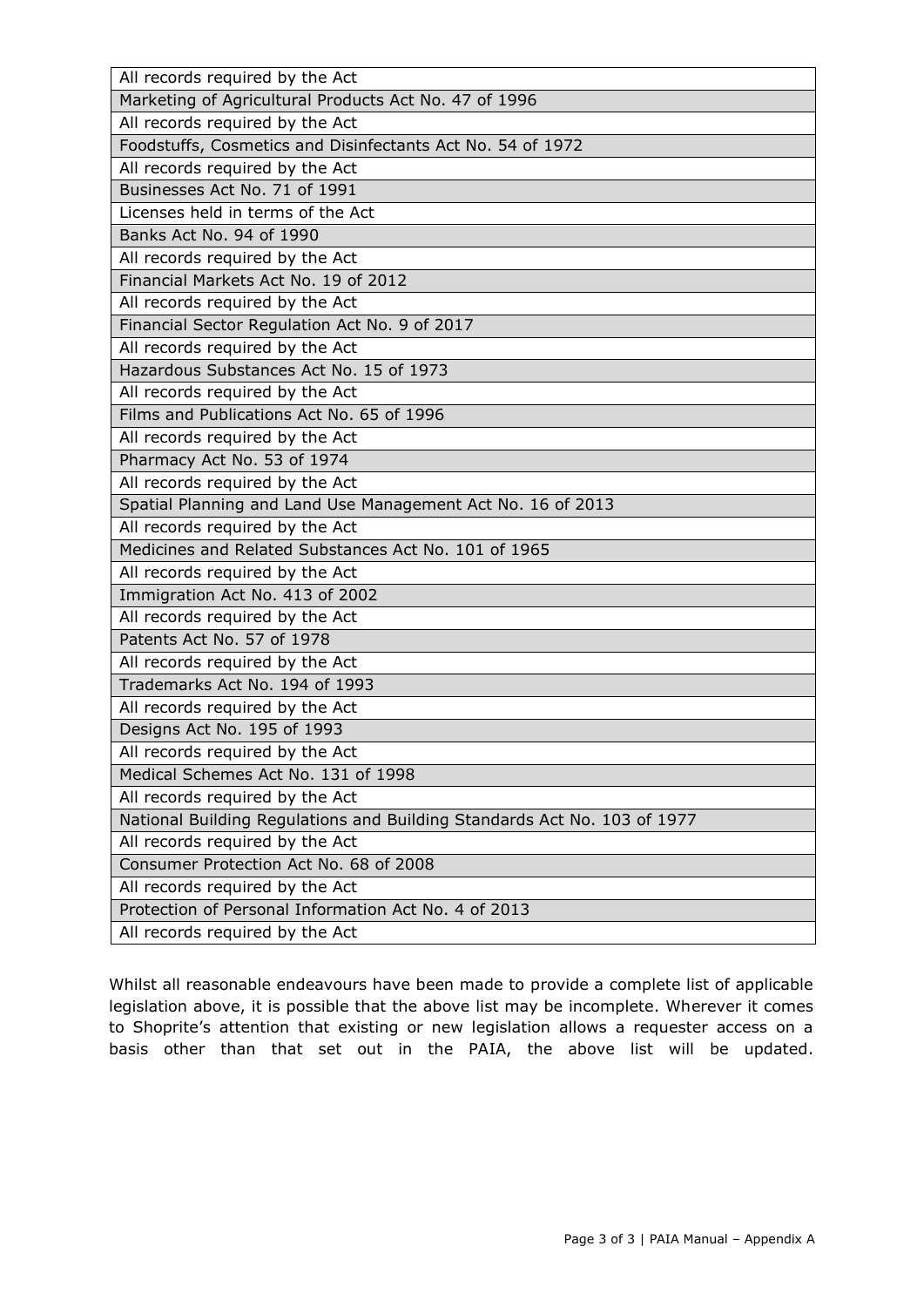# **DESCRIPTION OF THE SUBJECTS ON WHICH RECORDS AND CATEGORIES OF RECORDS ARE HELD**

| <b>Administrative Records / Company Records</b>                                                 |
|-------------------------------------------------------------------------------------------------|
| Correspondence                                                                                  |
| Company policies and directives                                                                 |
| Records of all local subsidiaries and other juristic persons in which it has direct or indirect |
| interest                                                                                        |
| Records required in terms of JSE Listing Requirements                                           |
| Insurance policies                                                                              |
| Registered designs, trademarks and patents                                                      |
| Operational records                                                                             |
| Material licenses, permits and authorisations                                                   |
| Legal records                                                                                   |
| <b>Human Resources Records</b>                                                                  |
| Recruitment records                                                                             |
| <b>Employment contracts</b>                                                                     |
| Employee records                                                                                |
| Code of Conduct and other employment policies                                                   |
| Conditions of employment                                                                        |
| Confidentiality agreements                                                                      |
| Restraint of trade agreements                                                                   |
| <b>CCMA</b> records                                                                             |
| Medical aid records                                                                             |
| Retirement records                                                                              |
| Pension fund records                                                                            |
| Training records and schedules                                                                  |
| Remuneration and other employee benefit records                                                 |
| Disciplinary records                                                                            |
| Agreements with trade unions                                                                    |
| Service agreements                                                                              |
| Commission agreements                                                                           |
| Casual employee records                                                                         |
| Leave/absence from work records                                                                 |
| Registrations with Department of Labour, Unemployment Insurance Fund, Compensation              |
| Fund and in terms of the Skills Development Levies Act                                          |
| Records of Unemployment Insurance Fund contributions                                            |
| Records relating to employee benefits                                                           |
| Health and safety records                                                                       |
| Building security, surveillance and monitoring data                                             |
| Other internal records                                                                          |
| <b>Company Secretarial Records</b>                                                              |
| Register of Directors                                                                           |
| <b>Incorporation Documents</b>                                                                  |
| Minute Books                                                                                    |
| Share register                                                                                  |
| Share certificates                                                                              |
| <b>Annual Returns</b>                                                                           |
| The public officer and other officers                                                           |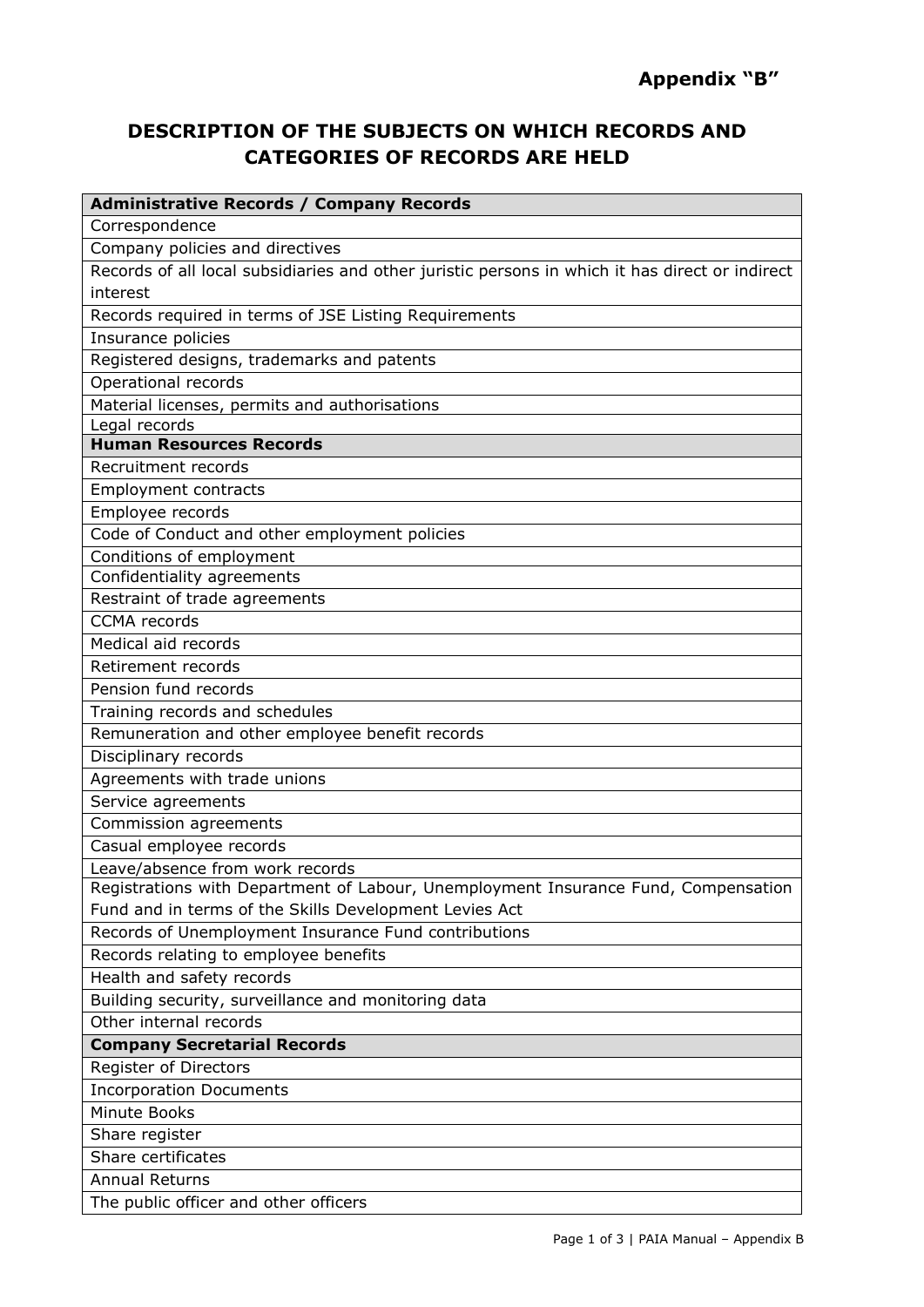| Powers of Attorney                                                  |
|---------------------------------------------------------------------|
| Dividend and interest payment list                                  |
| <b>Financial Records</b>                                            |
| <b>Annual Financial Statements</b>                                  |
| Accounting records including journals and ledgers                   |
| Budgets and projection                                              |
| <b>Financial Transactions</b>                                       |
| <b>Banking details</b>                                              |
| Treasury related information                                        |
| <b>Internal Audit records</b>                                       |
| <b>Management Accounts</b>                                          |
| Purchase and Order information                                      |
| Tax records (company and employee)                                  |
| Debtors records                                                     |
| Creditors records                                                   |
| Insurance records                                                   |
| Delivery notes, orders, invoices, statements, receipts and vouchers |
| <b>Customer records and Credit Services</b>                         |
| Customer records                                                    |
| Sales records                                                       |
| Debtors information                                                 |
| Suretyship Agreements                                               |
| <b>Terms and Conditions</b>                                         |
| <b>Transaction records</b>                                          |
| <b>Supplier Records</b>                                             |
| Supplier on-boarding documents                                      |
| Service Level Agreements                                            |
| Supply terms and conditions                                         |
| Purchase Order Information                                          |
| Records relating to all distribution centres                        |
| <b>Account information</b>                                          |
| <b>Property records, Building and Premises</b>                      |
| Title deeds                                                         |
| Lease agreements                                                    |
| Contracts in respect of properties                                  |
| Visitor access records                                              |
| Maintenance records                                                 |
| Security, surveillance and monitoring data                          |
| <b>Franchise records</b>                                            |
| All franchise records in respect of local and foreign franchisees   |
| <b>Information Technology Records</b>                               |
| Business and data information                                       |
| IT Technology capabilities                                          |
| Systems and User manuals                                            |
| Support and maintenance agreements                                  |
| Incident reporting log                                              |
| Playbooks and IT Policies and Procedures                            |
| Hardware                                                            |
| <b>Databases</b>                                                    |
| Telephone and other lines                                           |
| Operating systems and other operational records                     |
| <b>Product Records</b>                                              |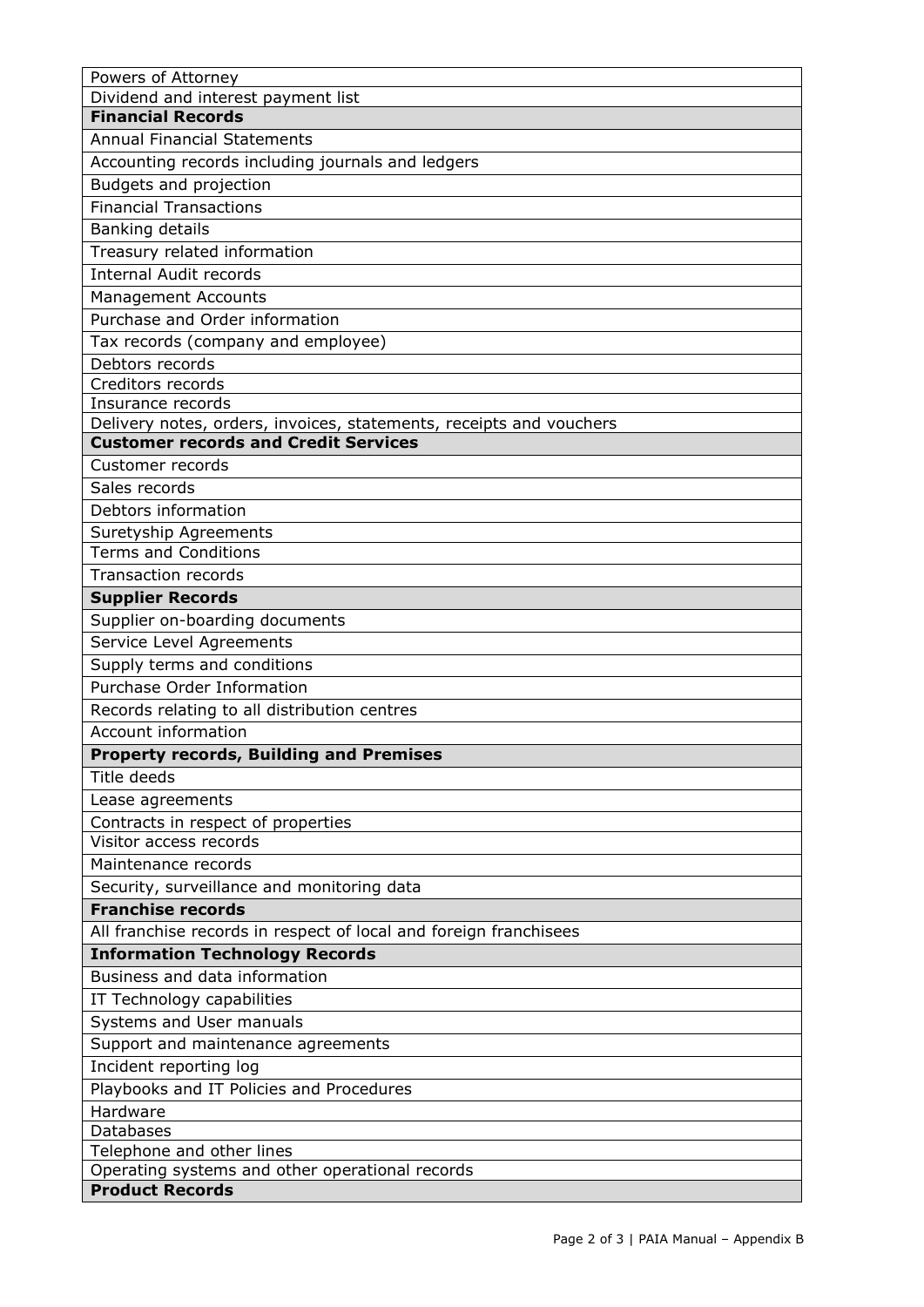Product specification records in respect of private label products, including recipes, approved ingredients, final products and standards

Reports of chemical testing on all private label food products

General product testing results

Records for the costs of goods acquired for re-sale and the selling price of such goods

#### **Communications**

Internal communications and memoranda

External correspondence

Meeting minutes

**Marketing**

Marketing and advertising records

**Records pertaining to health and safety and the environment**

**Records of other Third Parties**

Records are kept in respect of other parties, including without limitation, contractors, commercial banks, auditors and consultants, suppliers, joint venture companies and service providers and general market conditions.

Such other parties may process records belonging to the Shoprite Group. The following records fall under this category:

Personnel, customer or Shoprite records which are held by another party as opposed to being held by Shoprite

Records held by Shoprite pertaining to other parties, including financial records, correspondence, contractual records, records provided by the other party and records third parties have provided about the contractors or suppliers.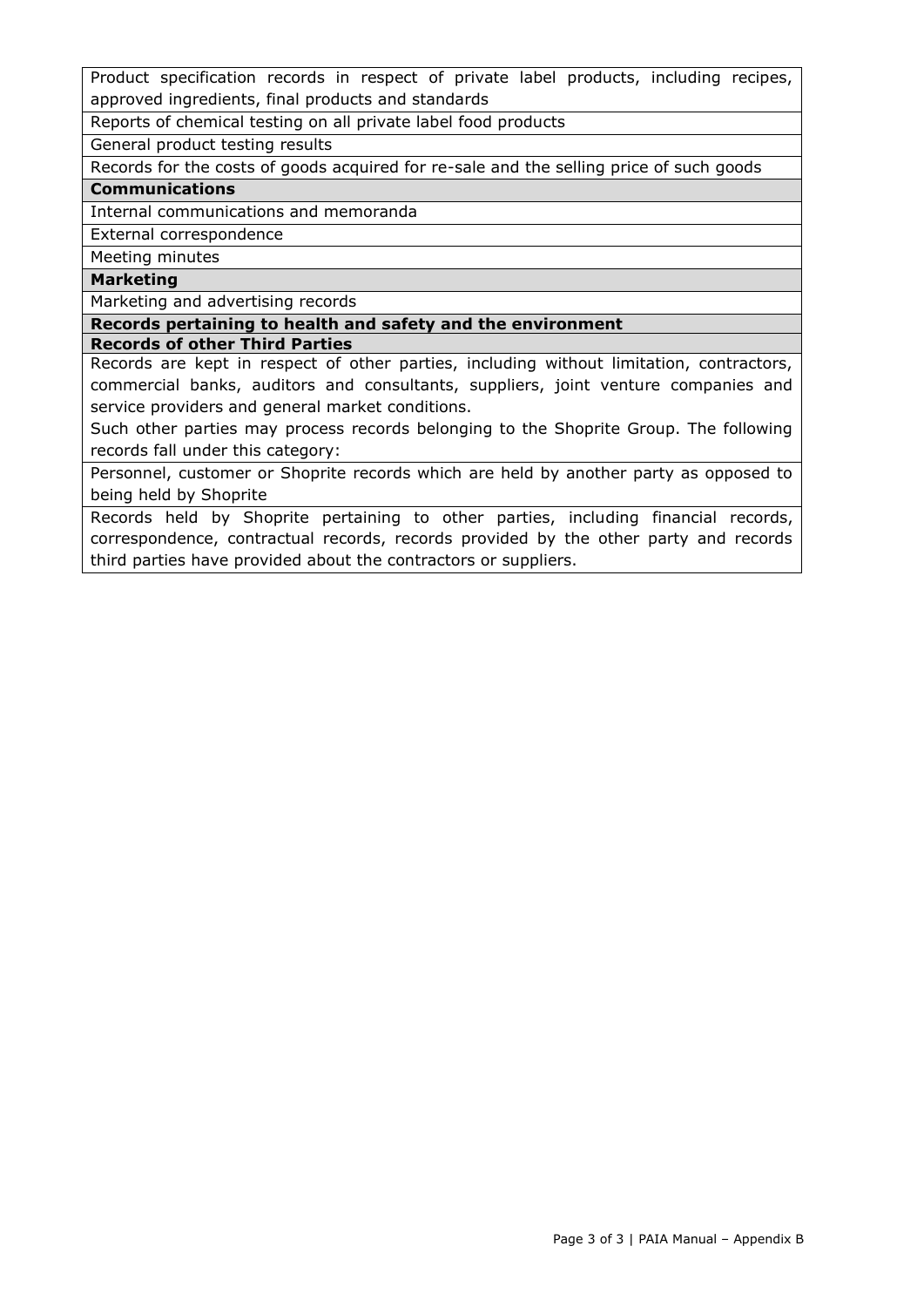#### **FORM A**

#### **REQUEST FOR CORRECTION OR DELETION OF PERSONAL INFORMATION OR DESTROYING OR DELETION OF RECORD OF PERSONAL INFORMATION 2018**

Note:

- 1. Affidavits or other documentary evidence as applicable in support of the request may be attached.
- 2. If the space provided for in this Form is inadequate, submit information as an Annexure to this Form and sign each page.
- 3. Complete as is applicable. Mark the appropriate box with an "X".

Request for:

- □ Correction or deletion of the personal information about the data subject which is in possession or under the control of the responsible party.
- $\Box$  Destroying or deletion of a record of personal information about the data subject which is in possession or under the control of the responsible party and who is no longer authorised to retain the record of information.

| A. DETAILS OF DATA SUBJECT |       |  |
|----------------------------|-------|--|
| Name $(s)$ , surname /     |       |  |
| registered name of         |       |  |
| data subject:              |       |  |
| Unique Identifier /        |       |  |
| <b>Identity Number</b>     |       |  |
| Residential, postal or     |       |  |
| business address:          |       |  |
|                            | Code: |  |
| Contact number(s):         |       |  |
| E-mail address:            |       |  |

| <b>B. DETAILS OF RESPONSIBLE PARTY</b> |       |  |
|----------------------------------------|-------|--|
| Name(s), surname /                     |       |  |
| registered name of                     |       |  |
| responsible party:                     |       |  |
| Residential, postal or                 |       |  |
| business address:                      | Code: |  |
| Contact number(s):                     |       |  |
| E-mail address:                        |       |  |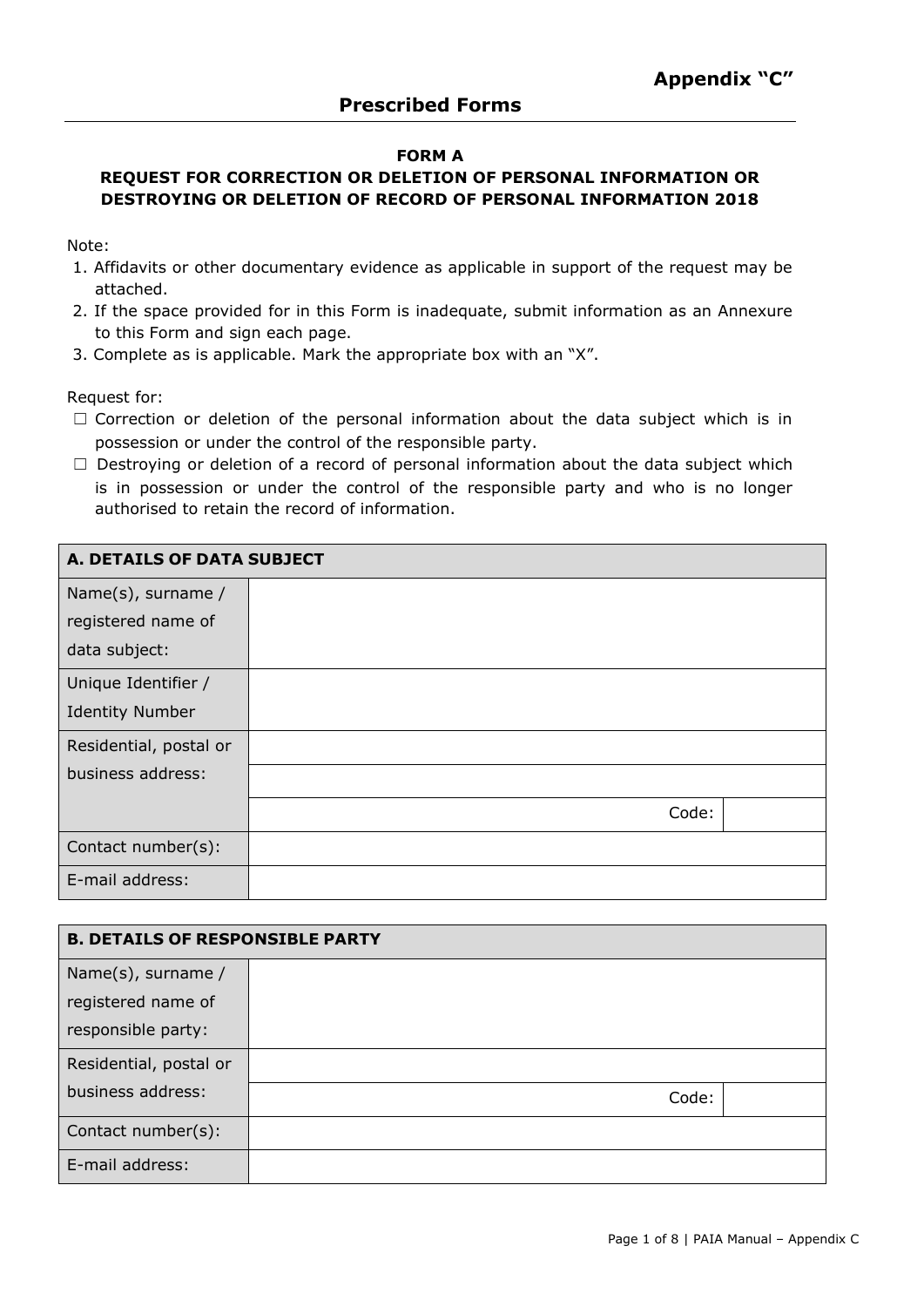| C. INFORMATION TO BE CORRECTED/DELETED/ DESTRUCTED/ DESTROYED |  |  |  |
|---------------------------------------------------------------|--|--|--|
|                                                               |  |  |  |
|                                                               |  |  |  |
|                                                               |  |  |  |
|                                                               |  |  |  |
|                                                               |  |  |  |
|                                                               |  |  |  |
|                                                               |  |  |  |

**D. REASONS FOR \*CORRECTION OR DELETION OF THE PERSONAL INFORMATION ABOUT THE DATA SUBJECT IN TERMS OF SECTION 24(1)(a) WHICH IS IN POSSESSION OR UNDER THE CONTROL OF THE RESPONSIBLE PARTY; and or REASONS FOR \*DESTRUCTION OR DELETION OF A RECORD OF PERSONAL INFORMATION ABOUT THE DATA SUBJECT IN TERMS OF SECTION 24(1)(b) WHICH THE RESPONSIBLE PARTY IS NO LONGER AUTHORISED TO RETAIN.** 

(Please provide detailed reasons for the request)

Signed at on this day of 20

Signature of Data Subject / Designated Person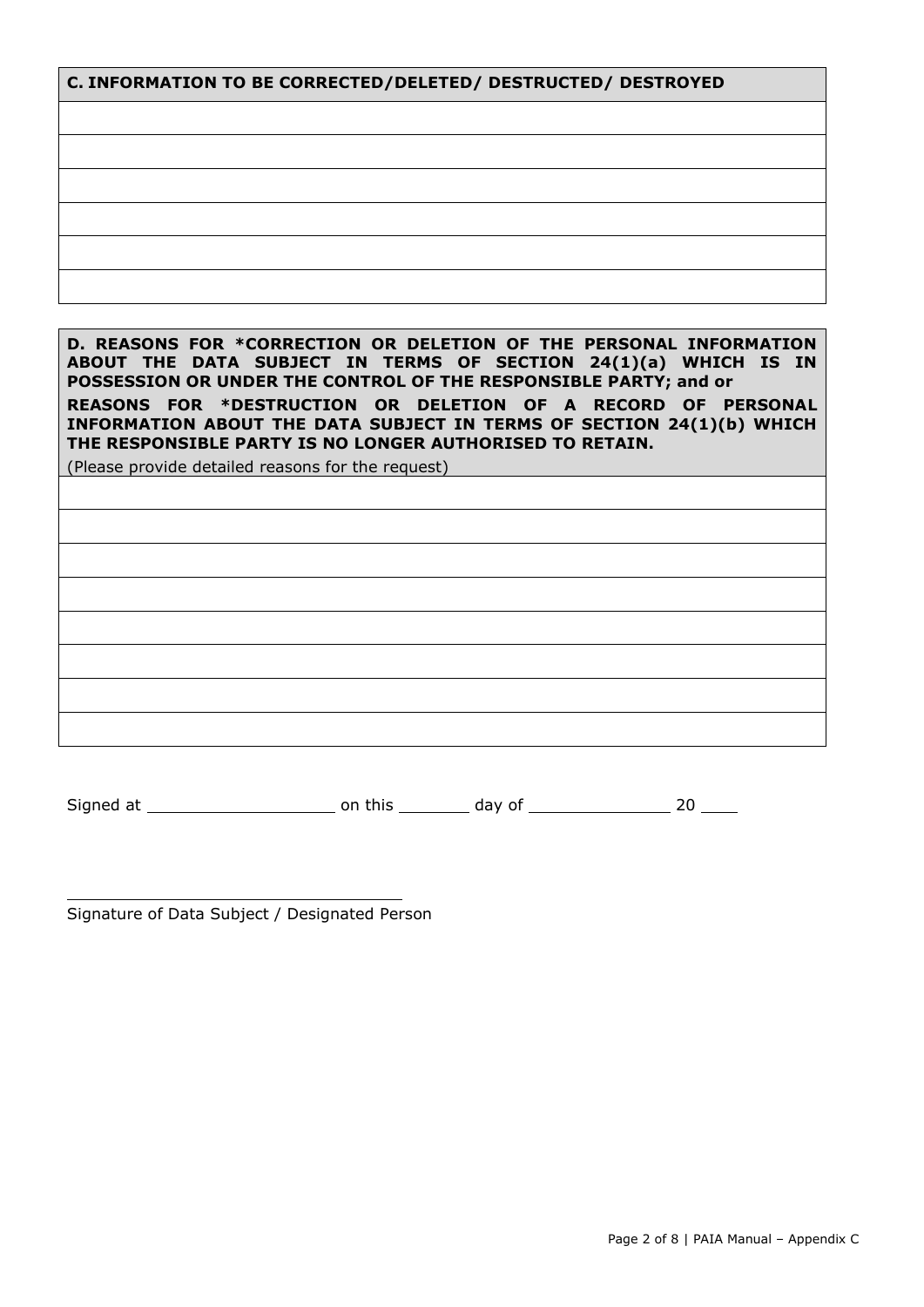#### **FORM B**

#### **OBJECTION TO THE PROCESSING OF PERSONAL INFORMATION**

Note:

- 1. Affidavits or other documentary evidence as applicable in support of the objection may be attached.
- 2. If the space provided for in this Form is inadequate, submit information as an Annexure to this Form and sign each page.
- 3. Complete as is applicable.

| A. DETAILS OF DATA SUBJECT |       |  |
|----------------------------|-------|--|
| Name(s), surname /         |       |  |
| registered name of         |       |  |
| data subject:              |       |  |
| Unique Identifier /        |       |  |
| <b>Identity Number</b>     |       |  |
| Residential, postal or     |       |  |
| business address:          |       |  |
|                            | Code: |  |
| Contact number(s):         |       |  |
| E-mail address:            |       |  |

| <b>B. DETAILS OF RESPONSIBLE PARTY</b> |       |  |
|----------------------------------------|-------|--|
| Name $(s)$ ,                           |       |  |
| surname/registered                     |       |  |
| name of responsible                    |       |  |
| party:                                 |       |  |
| Residential, postal or                 |       |  |
| business address:                      |       |  |
|                                        | Code: |  |
| Contact number(s):                     |       |  |
| E-mail address:                        |       |  |

| <b>C. REASONS FOR OBJECTING IN TERMS OF SECTION 11(1)(D) TO (F) - PLEASE PROVIDE</b> |
|--------------------------------------------------------------------------------------|
| DETAILED REASONS FOR OBJECTION                                                       |
|                                                                                      |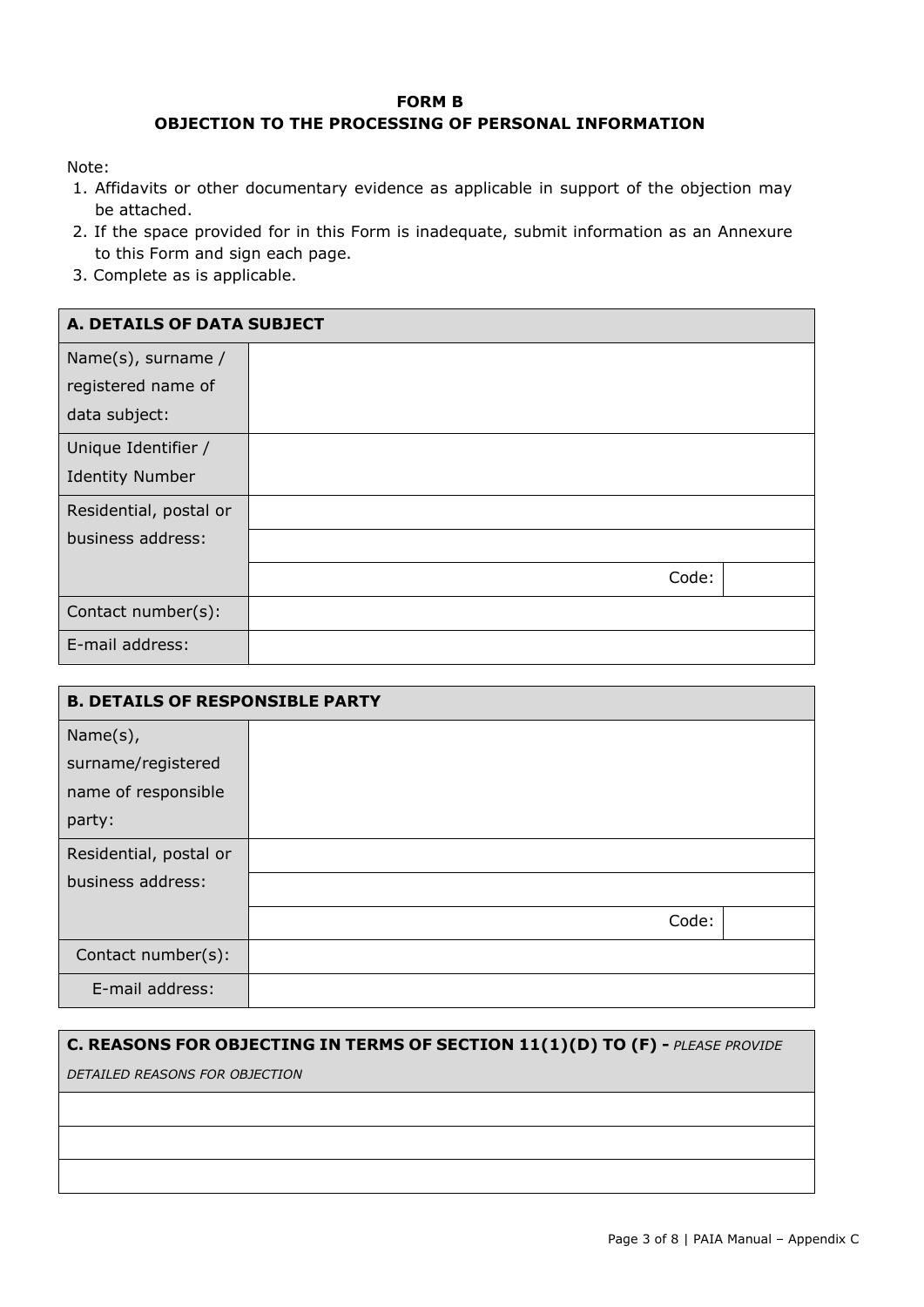Signed at on this day of 20

Signature of Data Subject / Designated Person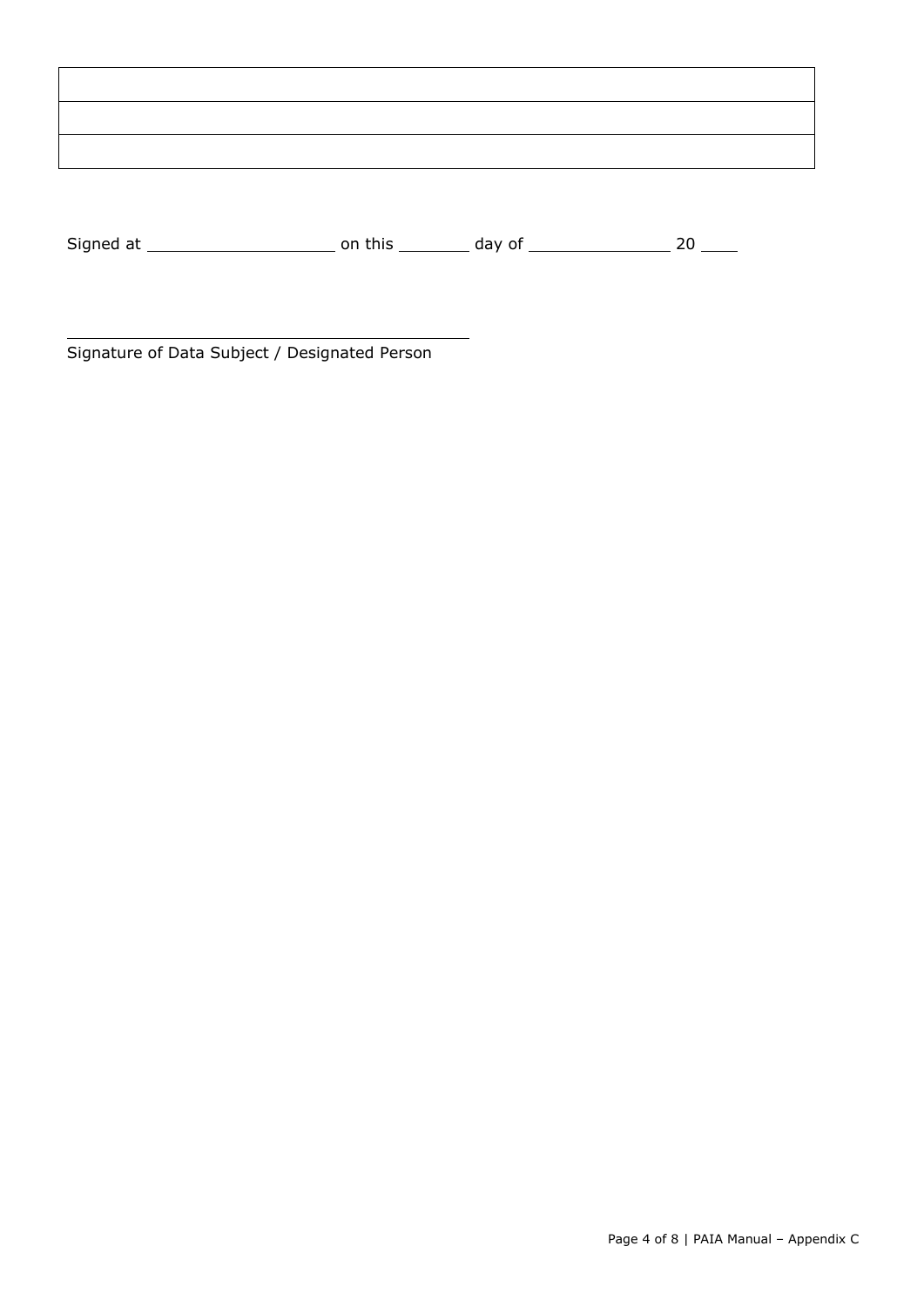#### **FORM C**

#### **REQUEST FOR ACCESS TO RECORD**

Note:

- 1. Affidavits or other documentary evidence as applicable in support of the objection may be attached.
- 2. If the space provided for in this Form is inadequate, submit information as an Annexure to this Form and sign each page.
- 3. Complete as is applicable.

#### **A. PARTICULARS OF PRIVATE BODY**

The Head:

#### **B. PARTICULARS OF PERSON REQUESTING ACCESS TO RECORD**

- a. The particulars of the person who requests access to the record must be given below.
- b. The address and/or fax number in the Republic to which the information is to be sent must be given.
- c. Proof of the capacity in which the request is made, if applicable, must be attached.

Full names and surname:

Identity number:

Postal address:

Fax number:

Telephone number:

E-mail address:

Capacity in which request is made, when made on behalf of another person:

#### **C. PARTICULARS OF PERSON ON WHOSE BEHALF REQUEST IS MADE**

**This section must be completed ONLY if a request for information is made on behalf of another person.**

Full names and surname: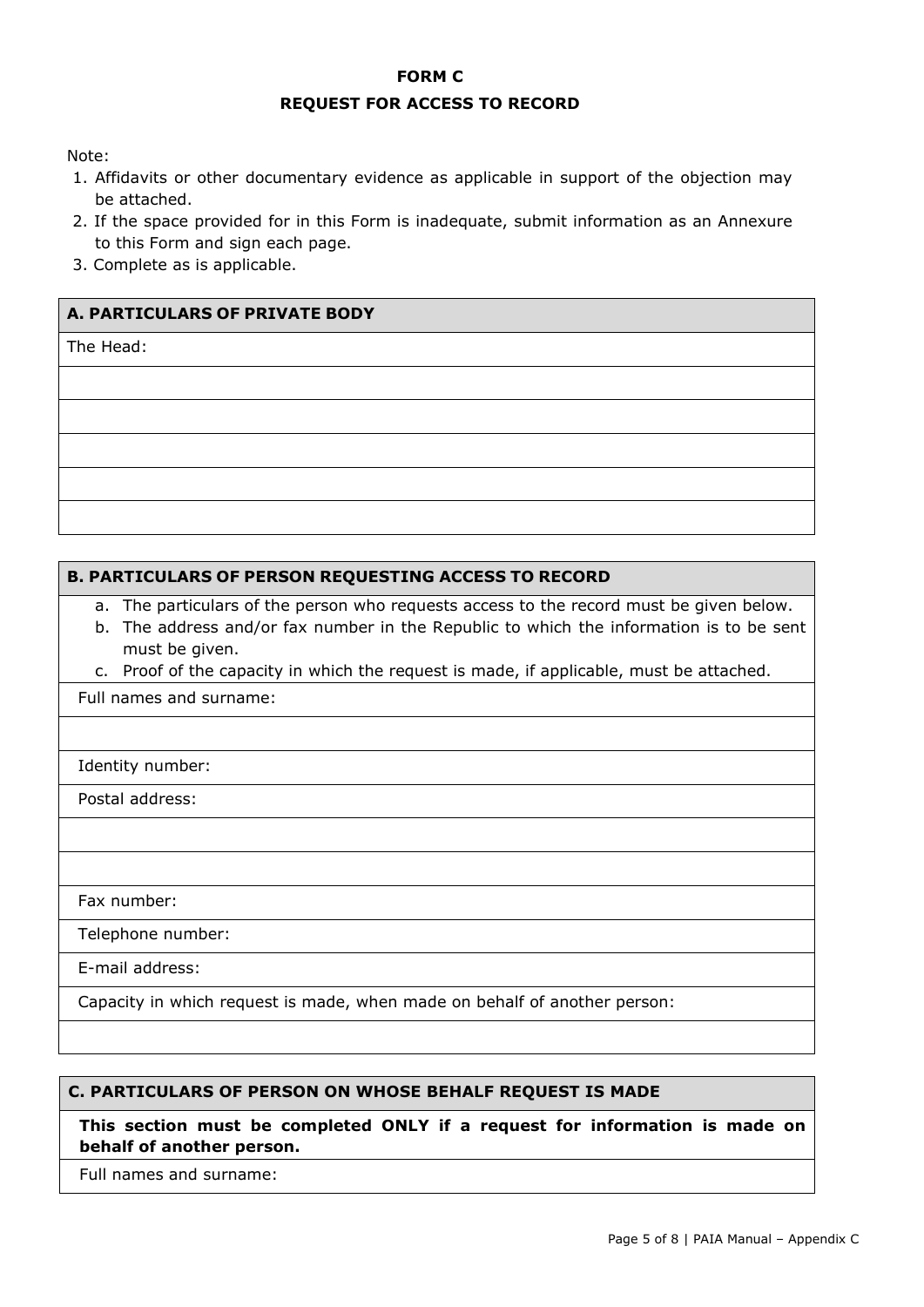Identity number:

#### **D. PARTICULARS OF RECORD**

- a) Provide full particulars of the record to which access is requested, including the reference number if that is known to you, to enable the record to be located.
- b) If the provided space is inadequate, please continue on a separate folio and attach it to this form. **The requester must sign all the additional folios.**

#### **1. Description of record or relevant part of the record:**

**2. Reference number, if available:**

### **3. Any further particulars of record:**

#### **E. FEES**

- a. A request for access to a record, other than a record containing personal information about yourself, will be processed only after a request fee has been paid.
- b. You will be notified on the amount required to be paid as the request fee.
- c. The fee payable for access to a record depends on the form in which access is required and the reasonable time required to search for and prepare a record.
- d. If you qualify for exemption of the payment of any fee, please state the reason for exemption.

Reason for exemption from payment of fees:

#### **F. FORM OF ACCESS TO RECORD**

If you are prevented by a disability to read, view or listen to the record in the form of access provided for in 1 to 4 hereunder, state your disability and indicate in which form the record is required.

Disability: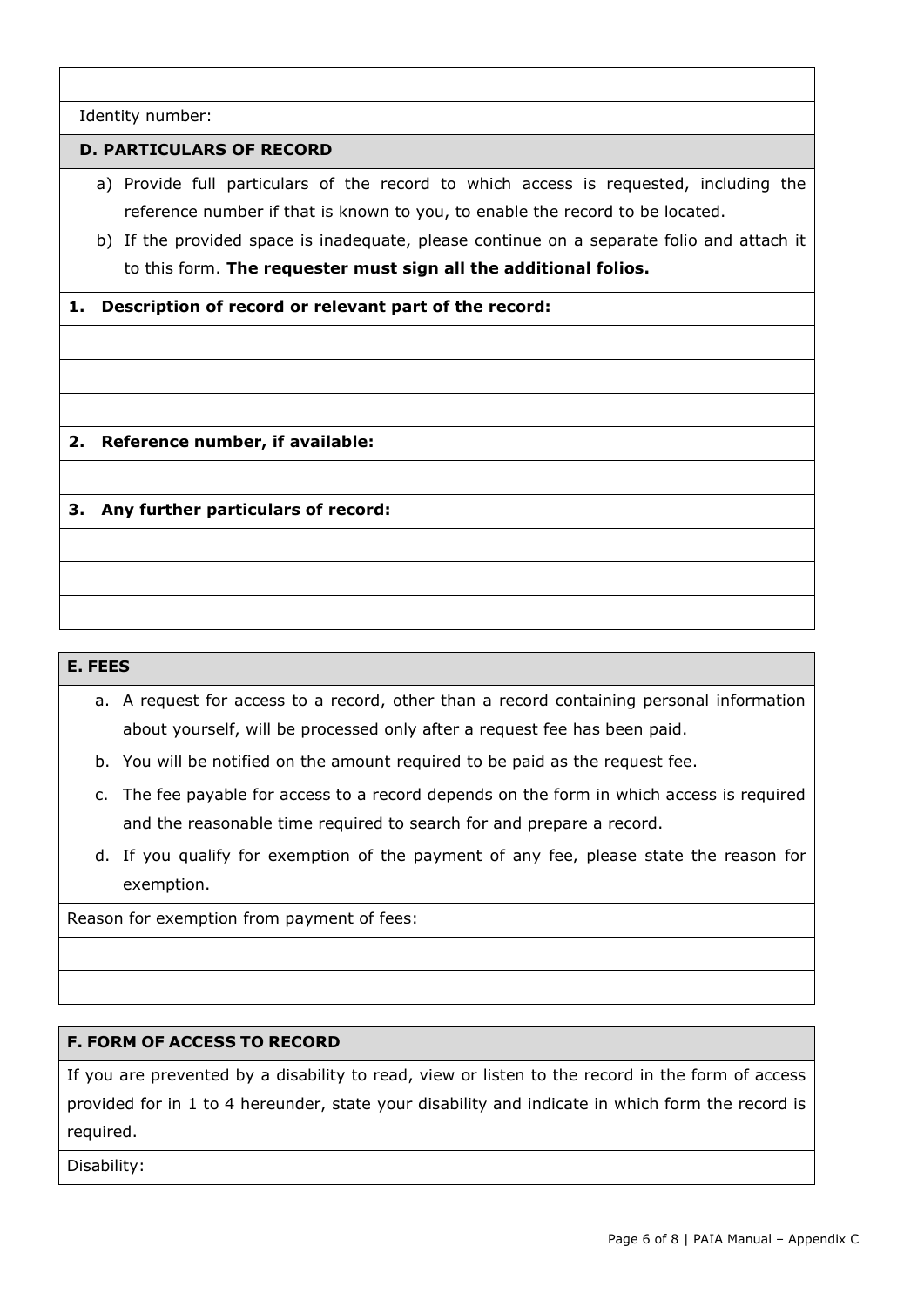| Form in which record is required:                                                 |                                                                                       |                      |                                                                                            |  |
|-----------------------------------------------------------------------------------|---------------------------------------------------------------------------------------|----------------------|--------------------------------------------------------------------------------------------|--|
|                                                                                   |                                                                                       |                      |                                                                                            |  |
|                                                                                   |                                                                                       |                      |                                                                                            |  |
| Mark the appropriate box with an "X"                                              |                                                                                       |                      |                                                                                            |  |
| Notes:                                                                            |                                                                                       |                      |                                                                                            |  |
|                                                                                   |                                                                                       |                      | a. Compliance with your request in the specified form may depend on the form in            |  |
| which the record is available.                                                    |                                                                                       |                      |                                                                                            |  |
|                                                                                   |                                                                                       |                      | b. Access in the form requested may be refused in certain circumstances. In such a         |  |
| case you will be informed if access will be granted in another form.              |                                                                                       |                      |                                                                                            |  |
| form in which access is requested.                                                |                                                                                       |                      | c. The fee payable for access to the record, if any, will be determined partly by the      |  |
|                                                                                   |                                                                                       |                      |                                                                                            |  |
| 1. If the record is in written or printed form:                                   |                                                                                       |                      |                                                                                            |  |
| Copy of record *                                                                  |                                                                                       | Inspection of record |                                                                                            |  |
| 2. If record consists of visual images                                            |                                                                                       |                      |                                                                                            |  |
|                                                                                   |                                                                                       |                      | (This includes photographs, slides, video recordings, computer-generated images, sketches, |  |
| $etc.$ )                                                                          |                                                                                       |                      |                                                                                            |  |
| View the images                                                                   | Copy of the images*                                                                   |                      | Transcription of the images*                                                               |  |
| 3. If record consists of recorded words or information which can be reproduced in |                                                                                       |                      |                                                                                            |  |
| sound:                                                                            |                                                                                       |                      |                                                                                            |  |
|                                                                                   | Transcription of soundtrack* (written or<br>Listen to the soundtrack (audio cassette, |                      |                                                                                            |  |
| compact disk, recording)                                                          |                                                                                       |                      | printed document)                                                                          |  |
| 4. If record is held on computer or in an electronic or machine-readable form:    |                                                                                       |                      |                                                                                            |  |
| Printed copy of record*                                                           | Printed copy of information                                                           |                      | Copy in computer readable                                                                  |  |
|                                                                                   | derived from the record*                                                              |                      | form* (memory stick, stiffy                                                                |  |
|                                                                                   |                                                                                       |                      | or compact disc)                                                                           |  |

\* If you requested a copy or transcription of a record (above), do you wish the copy or transcription to be posted to you? **Postage is payable. YES NO**

#### **G. PARTICULARS OF THE RIGHT TO BE EXERCISED OR PROTECTED**

If the provided space is inadequate, please continue on a separate folio and attach it to this form. The requester must sign all the additional folios.

Indicate which right is to be exercised or protected: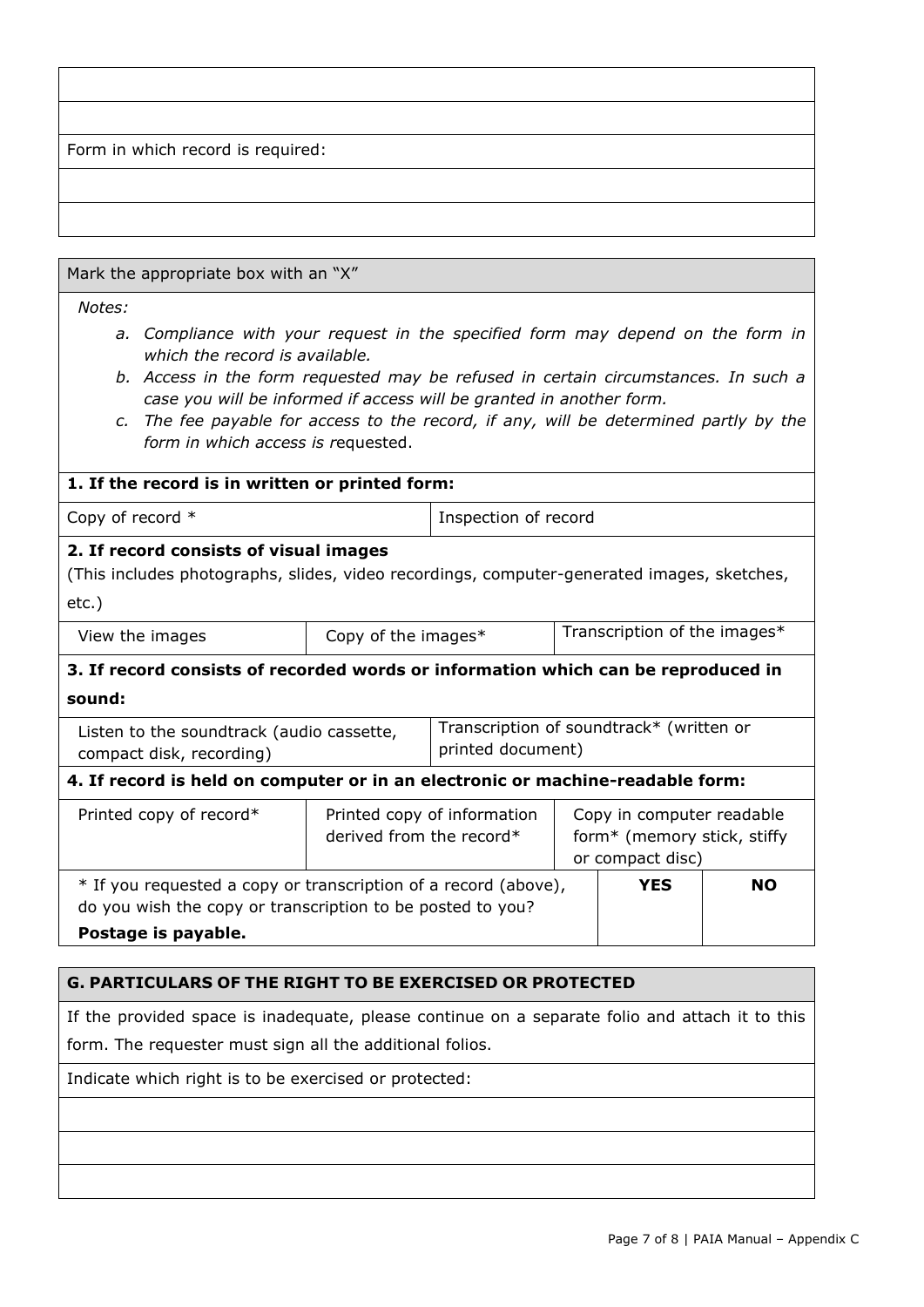Explain why the record requested is required for the exercise or protection of the aforementioned right:

#### **H. NOTICE OF DECISION REGARDING REQUEST FOR ACCESS**

*You will be notified in writing whether your request has been approved/denied. If you wish to be informed in another manner, please specify the manner and provide the necessary particulars to enable compliance with your request.*

How would you prefer to be informed of the decision regarding your request for access to the record?

Signed at on this day of 20

Signature of data subject / person on whose behalf request is made

\_\_\_\_\_\_\_\_\_\_\_\_\_\_\_\_\_\_\_\_\_\_\_\_\_\_\_\_\_\_\_\_\_\_